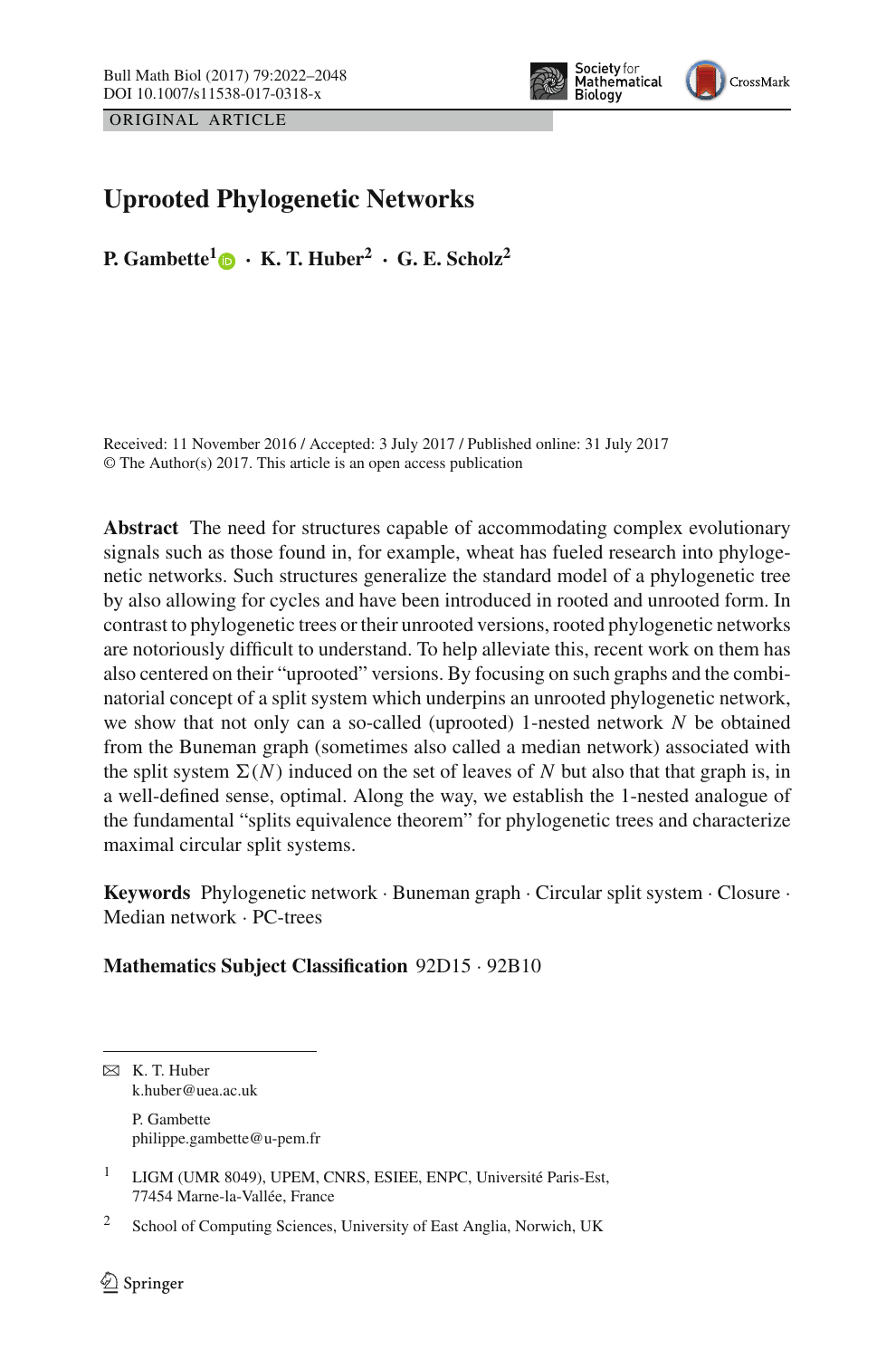#### <span id="page-1-1"></span>**1 Introduction**

A widely accepted evolutionary scenario for some economically important crop plants such as wheat is that their evolution has been shaped by complex reticulate processes [\(Marcussen 2014](#page-26-0)). The need for structures capable of representing the telltale signs left behind by such processes has fueled research into phylogenetic networks. In the rooted case, these are generally based on the concept of a rooted directed acyclic graph whose leaf set is a pre-given set *X* of taxa (e. g. species). Such structures have, however, turned out to be notoriously difficult to come to grips with from a combinatorial point of view (see, e.g., the graduate text books [Gusfield 2014](#page-25-0); [Huson et al. 2010\)](#page-25-1). Reflecting this, research into rooted phylogenetic networks has recently also centered on their "uprooted" versions (see ,e.g., [Gambette and Huber 2012](#page-25-2)[;](#page-26-1) [Huber et al 2015](#page-25-3); van Iersel et al. [2016](#page-26-1); [Francis et al 2017](#page-25-4) and Fig. [1](#page-1-0) for an example). These graphs have turned out to be more amenable to a combinatorial analysis and, at the same time, are still of interest to evolutionary biologists since they provide insights into the number of non-treelike evolutionary events undergone by a taxa set.

From a formal point of view, the uprooted version *U*(*N*) of a phylogenetic network *N* is a connected (undirected) graph with leaf set *X* such that no vertex has degree two and every cycle has length at least four. We therefore define an *uprooted (phylogenetic) network* to be a graph with these properties. In this context, it should be noted that—although related to the notion of an unrooted phylogenetic network—uprooted networks are, in general, not unrooted phylogenetic networks as they might contain cycles of odd length whereas this is not possible for the latter (see, e.g., Fig. [1b](#page-1-0), c for an illustration of this difference).

Despite their attractiveness to evolutionary biology, it is, however, unclear how to directly construct an uprooted phylogenetic network from real data, i.e., without first constructing a (rooted) phylogenetic network and then ignoring the direction of its edges and suppressing its root. To address this, we focus on the special case that the uprooted phylogenetic network *N* is *1-nested*, that is, no two cycles in *N* share an edge (see, e.g., [Rossello and Valiente 2009](#page-26-2); [Huber and Moulton 2013](#page-25-5) for rooted versions of such networks). These types of networks allow for lim-



<span id="page-1-0"></span>**Fig. 1 a** A phylogenetic network *N* on  $X = \{1, \ldots, 8\}$ . The root is labeled by  $\rho$ , all edges are directed downwards, and vertices  $h_1$  and  $h_2$  represent hypothesized reticulate evolutionary events. **b** The uprooted version  $N' := U(N)$  of N. **c** An unrooted phylogenetic network on X in the form of the Buneman graph  $G(\Sigma(N))$  on the split system  $\Sigma(N)$  induced by *N'*. The *dashed line* indicates the split 234|15678—see Sect. [2](#page-3-0) for details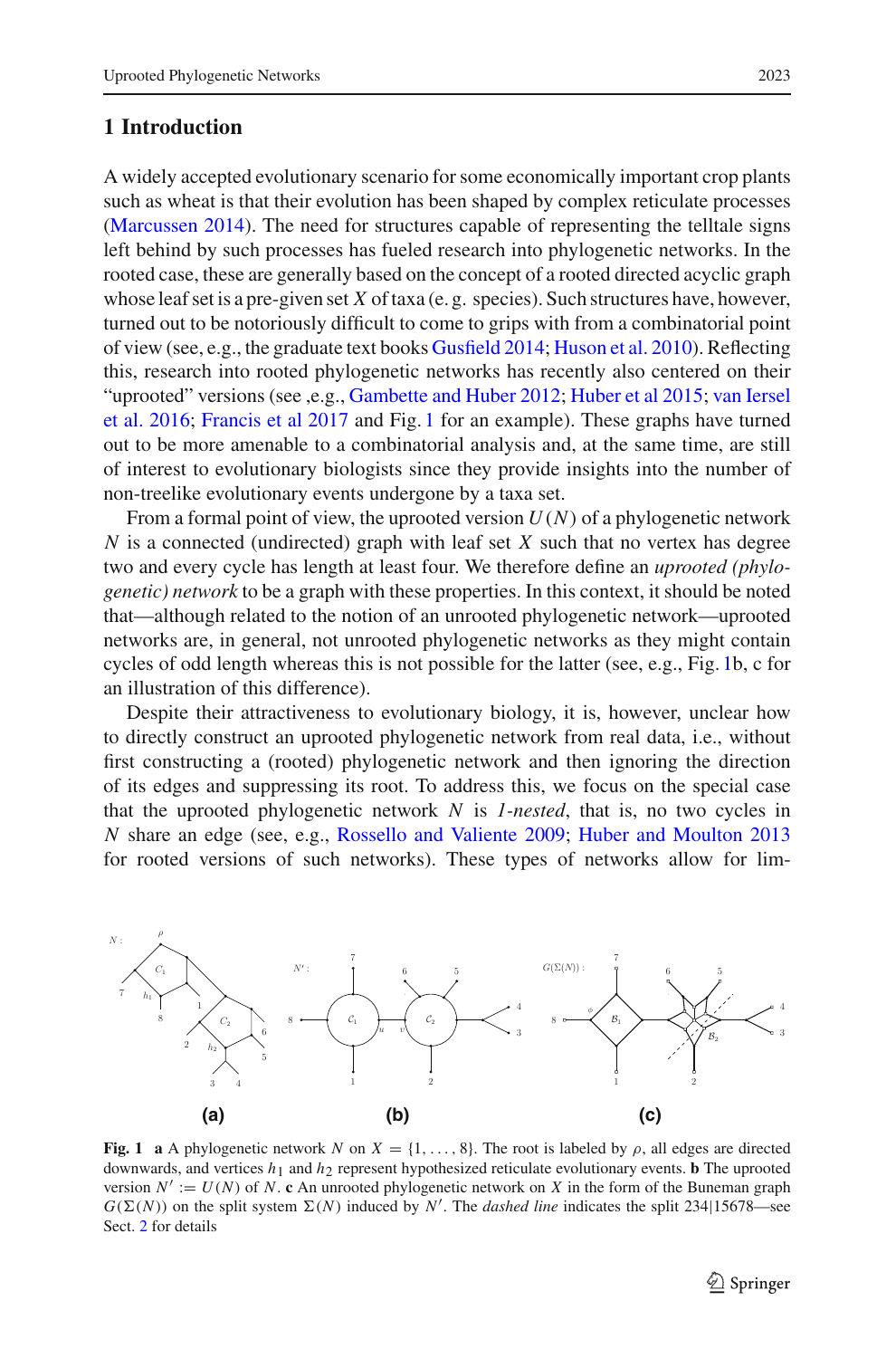ited interaction between reticulate evolutionary events and, as we shall see, have attractive combinatorial properties. Calling a bipartition of *X* a *split* of *X* and a collection of splits of *X* a *split system (on X)*, it is straightforward to see that any 1-nested network N induces a split system  $\Sigma(N)$  on its leaf set X by taking minimal cuts. Starting from  $\Sigma(N)$ , we show in Theorems [3](#page-16-0) and [5](#page-23-0) that the Buneman graph  $G(\Sigma(N))$  associated with  $\Sigma(N)$  can be used to uniquely recover N (up to isomorphism and a mild condition) in polynomial time and that it is optimal. These graphs are certain types of unrooted phylogenetic networks and are defined for a *split system*  $\Sigma$  on *X* as follows (see, e.g., Sect. [2](#page-3-0) for some basic properties).

**Definition 1** The *Buneman graph*  $G(\Sigma)$  associated with  $\Sigma$  is the graph whose vertex set  $V(\Sigma)$  is the set of all maps  $\phi : \Sigma \to \mathcal{P}(X)$  from  $\Sigma$  into the powerset  $\mathcal{P}(X)$  of *X* such that  $\phi(S) \in S$  holds for all  $S \in \Sigma$  and  $\phi(S) \cap \phi(S') \neq \emptyset$ , for all  $S, S' \in \Sigma$ and whose edge set  $E(\Sigma)$  is the set of all  $\{\phi, \phi'\} \in {V(\Sigma) \choose 2}$  $\binom{2}{2}$  for which the size of the symmetric difference  $\Delta(\phi, \phi')$  of  $Im(\phi)$  and  $Im(\phi')$  has size one.

For example for the network  $N'$  pictured in Fig. [1b](#page-1-0), the vertex of  $G(\Sigma(N'))$  marked  $\phi$  in Fig. [1c](#page-1-0), and  $S \in \Sigma(N')$ , we have  $\phi(S) = X - \{8\}$  if  $S = \{\{8\}, X - \{8\}\}\$ and  $\phi(S) = A$  otherwise where  $8 \in A \in S$ .

As we shall see in Sect. [4,](#page-11-0) the split system induced by a 1-nested network is always circular (see Sect. [2](#page-3-0) for a definition and [Gambette et al 2012](#page-25-6) for the treatment of a special case). This property is particularly attractive in a phylogenetics context as it guarantees that any such split system is representable in the plane in terms of an unrooted phylogenetic networks without crossing edges. Inspired by this, we characterize maximal circular split systems in Theorem [2.](#page-14-0) As a consequence, we obtain in Corollary [2](#page-17-0) the 1-nested analogue of the fundamental "splits equivalence theorem" for phylogenetic trees [\(Semple and Steel 2003,](#page-26-3) Theorem 3.1.4). That theorem characterizes split systems  $\Sigma$  on  $X$  for which there exists a unique (up to isomorphism) unrooted phylogenetic tree *T* on *X* such that  $\Sigma = \Sigma(T)$ , thereby providing a combinatorial description for such trees.

The outline of the paper is as follows. In the next section, we introduce relevant basic terminology and present some first insights. In Sect. [3,](#page-5-0) we state a closure rule for split systems which underpins our key tool: the *I*-intersection closure of a split system. Intriguingly, our rule also appeared in the guise of Property (C1) in [Dinitz and Nutov](#page-25-7) [\(1997\)](#page-25-7) where it was used to characterize cactus models in terms of certain bisection families (i.e., certain split systems). Cactus models are closely related to rooted versions of *level-1* phylogenetic networks (i.e., the requirement that no two cycles share an edge is strengthened to the requirement that no two cycles share a vertex). However, cactus models are not rooted phylogenetic networks in the usual sense. We clarify the relationship between them first and then present a characterization of split systems that can be displayed by 1 nested networks. In Sect. [4,](#page-11-0) we establish Theorems [2,](#page-14-0) [3](#page-16-0) and Corollary [2.](#page-17-0) Using insights into the structure of the Buneman graph presented in [Dress et al.](#page-25-8) [\(2011](#page-25-8)), we establish Theorem [5](#page-23-0) in Sect. [5.](#page-17-1) We conclude with some open problems in Sect. [6.](#page-24-0)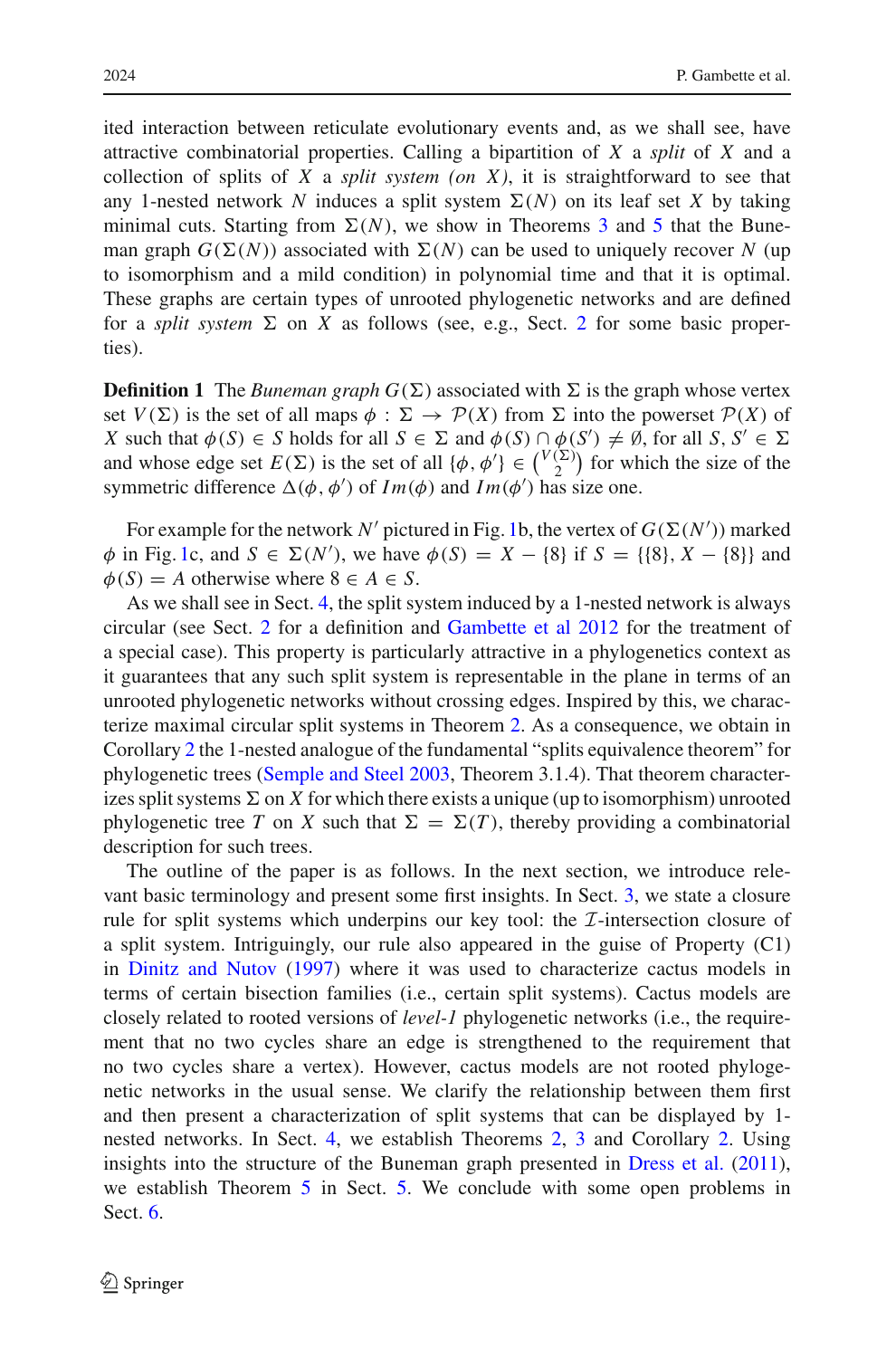## <span id="page-3-0"></span>**2 Preliminaries**

In this section, we present relevant basic definitions concerning split systems and phylogenetic networks. Also, we clarify how rooted and unrooted phylogenetic networks represent a split. Throughout the paper, we assume that *X* is a finite set with  $n \geq 3$ elements. Also, unless stated otherwise, split systems are assumed to be non-empty.

### **2.1 Uprooted Phylogenetic Networks**

Suppose *G* is a simple connected graph. A *cut vertex* of *G* is a vertex whose deletion along with its incident edges disconnects *G*. A *cut edge* of *G* is an edge whose removal disconnects *G*. We call a cut edge *trivial* if it is incident to a *leaf* v of *G*, that is, the degree of  $v$  is one. Similarly, for rooted phylogenetic networks, we call an uprooted phylogenetic network *N simple* if all cut edges of *N* are trivial and we say that two uprooted phylogenetic networks *N* and *N*- on *X* are *isomorphic* if there exists a graph isomorphism between  $N$  and  $N'$  that is the identity on  $X$ . To keep terminology at bay, we shall from now refer to an uprooted phylogenetic network as just a phylogenetic network, or a network, for short.

### **2.2 Splits and Split Systems**

For all subsets  $A \subseteq X$ , we put  $\overline{A} = X - A$ . For  $A \subseteq X$  a proper subset of X, we call the pair  $\{A, A\}$  a *split* of *X*. For convenience, we denote a split  $S = \{A, B\}$  of *X* also by *A*|*B* or, equivalently, by *B*|*A*. If  $A = \{x_1, \ldots, x_k\}$  and  $B = \{x_{k+1}, \ldots, x_n\}$  for some 1 ≤ *k* ≤ *n* − 1 we write  $x_1$ ...  $x_k | x_{k+1}$ ...  $x_n$  rather than  $\{x_1, ..., x_k\} | \{x_{k+1}, ..., x_n\}.$ Furthermore, for all elements  $x \in X$  and all splits *S* of *X*, we denote by  $S(x)$  the element of *S* that contains *x*. The *size* of a split  $A|B$  is defined as min{ $|A|, |B|$ }. We call a split *S trivial* if its size is one.

Two distinct splits  $S_1$  and  $S_2$  of *X* are called *compatible* if there exists some  $A_1 \in S_1$ and some  $A_2 \in S_2$  such that  $A_2 \subsetneq A_1$  and *incompatible* otherwise. More generally, a split system  $\Sigma$  on *X* is called *compatible* if any two distinct splits in  $\Sigma$  are compatible and *incompatible* otherwise.

Suppose  $x_1, x_2, \ldots, x_n, x_{n+1} := x_1$  is a circular ordering of the elements of *X*. For all  $i, j \in \{1, \ldots, n\}$  with  $i \leq j$  (where we take indices modulo *n*), we call the subsequence  $x_i, x_{i+1}, \ldots, x_j$  the *interval* from  $x_i$  to  $x_j$  and denote it by  $[x_i, x_j]$ . We say that a split system  $\Sigma$  on *X* is *circular* if there exists a circular ordering  $x_1, x_2, \ldots, x_n, x_{n+1} := x_1$  of the elements of *X* such that for every split  $S = A | B \in \Sigma$ there exists an *i*,  $j \in \{1, \ldots, n\}$  such that  $A = [x_i, x_j]$  and  $B = [x_{j+1}, x_{j-1}]$ . Note that there are  $(n - 1)!$  circular orderings for *X* and that a circular split system on *X* has size at most  $n(n-1)/2$ .

## **2.3 Displaying Splits**

As it turns out, both uprooted networks and Buneman graphs display a split system but the way they do this is fundamentally different. In this section, we first present formal definitions for each case and then an example illustrating this difference.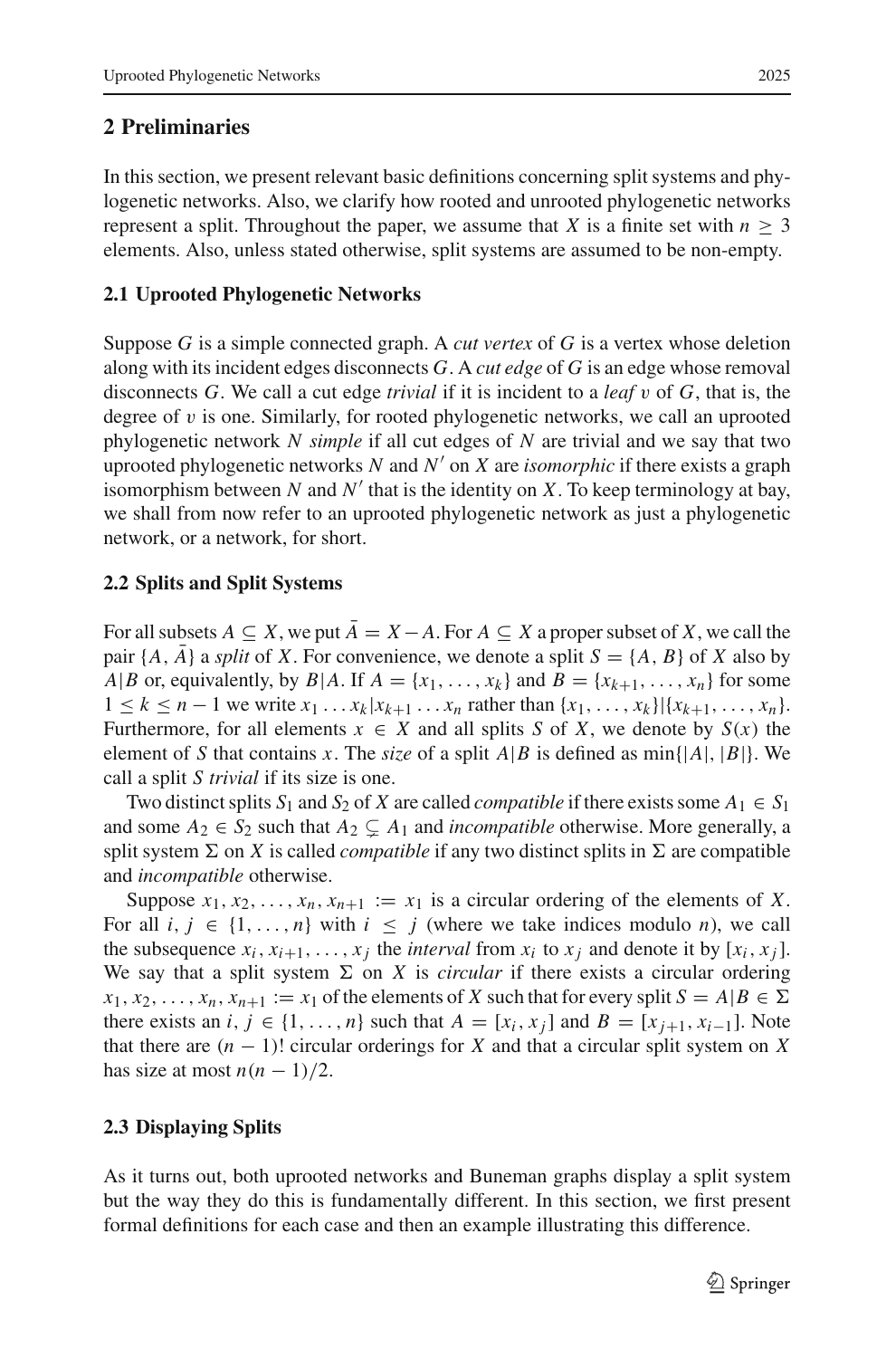### *2.3.1 Uprooted Networks*

Suppose *G* is a graph. Then we call a set *E* of edges of *G* a *cut* of *G* if the deletion of all edges in *E* disconnects *G*. For *N* a phylogenetic network on *X* and  $S = A|B$  a split of *X*, we say that *S* is *displayed* by *N* if there exists a (set inclusion) minimal cut *ES* of *N* resulting in two connected components one of whose set of leaves is *A* and the other is *B*. The *multiplicity* of a split  $S \in \Sigma(N)$  is the number of distinct minimal cuts of N that induce S. More generally, we say that a split system  $\Sigma$  is *displayed* by *N* if every split of  $\Sigma$  is displayed by *N*, that is,  $\Sigma \subseteq \Sigma(N)$ . Also, we say that a split  $S \in \Sigma(N)$  is *displayed by a cycle C* of *N* if *E<sub>S</sub>* is contained in the edge set of *C*.

Note that in case *N* is a 1-nested network and  $S \in \Sigma(N)$  we have  $|E_S| \in \{1, 2\}$ . Also, if  $e = \{u, v\}$  is the unique element in  $E<sub>S</sub>$  and neither *u* nor *v* is contained in a cycle of *N*, then *e* must be a cut edge of *N* and the multiplicity of the split *Se* induced by deleting *e* is one. Moreover, if  $e = \{u, v\}$  is a cut edge of *N* where *u* or v is contained in a cycle C of N, say  $u$ , then  $S_e$  is also induced by deleting the edges of *C* incident with *u*. Thus, the number of distinct minimal cuts in a 1-nested network inducing a given split in  $\Sigma(N)$  can either be one, two, or three. Furthermore, the split system  $\Sigma(N)$  induced by a 1-nested network N on X is the same as the one induced by the resolution of *N* to a level-1 network by repeatedly applying the following two replacement operations (and their converses which we denote by  $(R1')$ and  $(R2')$ , respectively):

- (R1) a vertex v of a cycle C of N incident with  $l \ge 2$  edges  $e_1, \ldots, e_l$  not contained in C is replaced by an edge one of whose vertices is  $v$  and the other is incident with *e*1,..., *el*, and
- (R2) a cut vertex v shared by two cycles  $C_1$  and  $C_2$  is replaced by a cut edge one of whose vertices is contained in  $C_1$  and the other in  $C_2$ .

However, the multi-sets of splits induced by both networks are clearly different. We call the vertex v in  $(R1)$  or  $(R2)$  *partially resolved*. More generally, we call a 1-nested network *N'* a *partial resolution* of a 1-nested network *N* if *N'* can be obtained from *N* by partially resolving vertices of *N*. Moreover, we call a partial resolution *N'* of *N* a *maximal partial resolution* of *N* if the only way to obtain a partial resolution of N' is to apply (R1') or (R2'). In this case, we also call N' *maximal partially resolved*. Finally, we call a split *S* of multiplicity two or more in a maximal partial resolution of *N* an *m-split* of *N* (or more precisely of *C* if *C* is the cycle of *N* that displays *S*).

To illustrate some of these definitions, consider the 1-nested network  $N$  on  $X =$  $\{1, \ldots, 8\}$  depicted in Fig. [2.](#page-5-1) Then the split 234|15678 is displayed by *N* as it is induced by deleting the pair of edges crossed by the dashed line. The splits  $7|X - \{7\}$ ,  $8|X - \{8\}, 1|X - \{1\}$  and 781|23456 are m-splits for the cycle  $C_1$  of *N*. Furthermore, *N*- is a partial resolution of *N* and the multi-set of splits induced by *N* only contains splits of multiplicity one or two.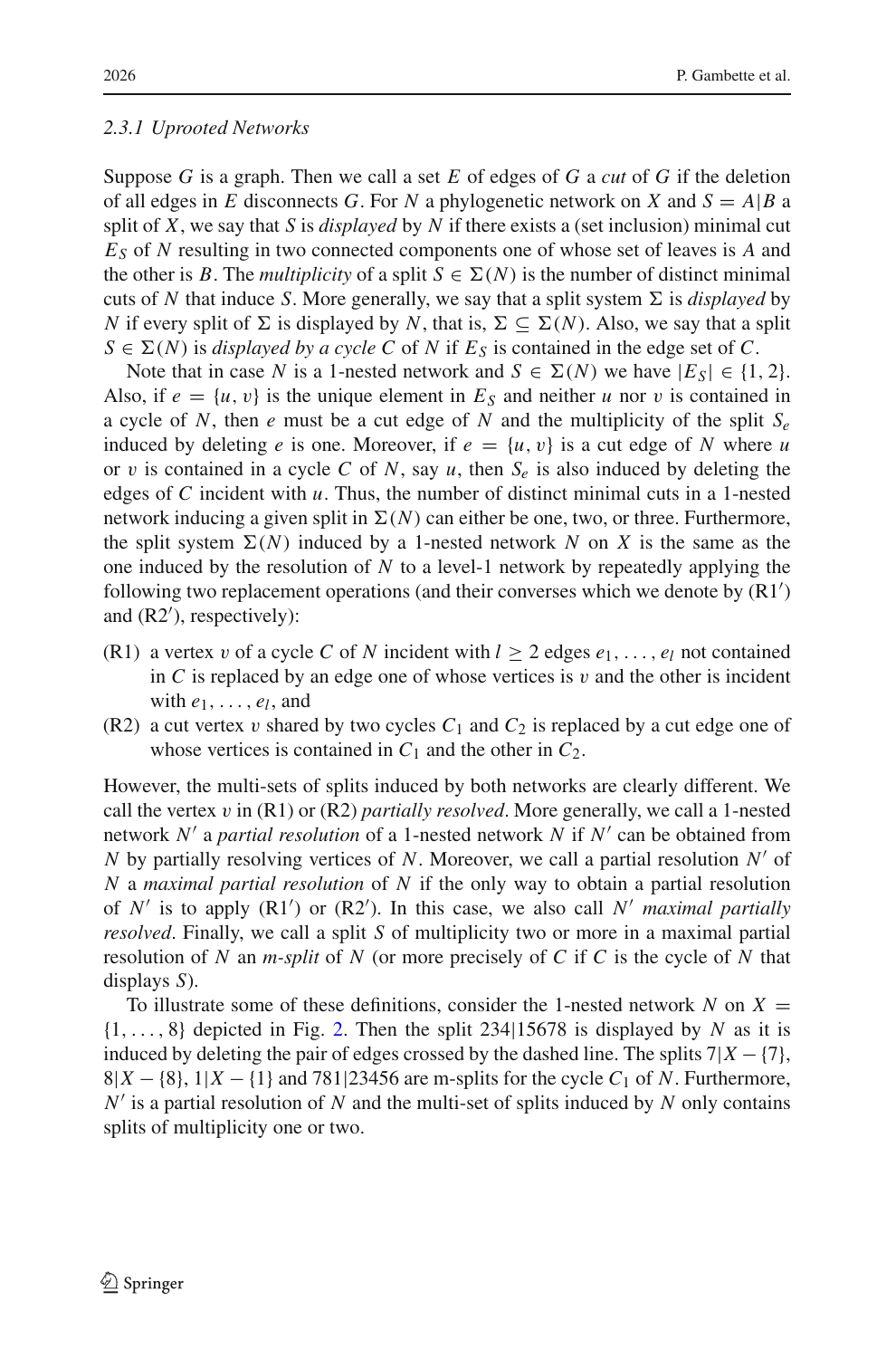

<span id="page-5-1"></span>*2.3.2 Buneman Graph*

Buneman graphs are sometimes also called median networks and have been shown to be isometric subgraphs of hypercubes (see, e.g., [Dress et al. 2012\)](#page-25-9). They have appeared in the literature under various guises such as co-pair hypergraphs [\(Barthelemy 1989,](#page-25-10) [1991\)](#page-25-11) and have been studied in terms of median algebras [\(Bandelt and Hedliková](#page-25-12) [1983\)](#page-25-12), 1-skeletons of CAT(0) cubical complexes [\(Bandelt and Chepoi 1996\)](#page-25-13), retracts of hypercubes [\(Bandelt 1984\)](#page-25-14), tight spans of metric spaces [see, e.g., [Dress et al. 2002](#page-25-15) and also the more recent text book [\(Dress et al. 2012](#page-25-9)) and the references therein], and S2 binary convexities [\(van de Vel 2016\)](#page-26-4) (see, e.g., [Klavzar and Mulder 1999](#page-25-16) for a review of median graphs). Split systems induced by 1-nested network on some set *X* clearly contain all trivial splits on *X*. As it turns out for any split system  $\Sigma$  on *X* that contains all trivial splits on X the set of degree one vertices in  $G(\Sigma)$  is precisely the set of Kuratowski maps associated with *X*, where for some  $x \in X$ , we refer to the unique map  $\phi_x$ :  $\Sigma \to \mathcal{P}(X)$  defined by putting  $\phi_x(S) = S(x)$  as the *Kuratowski map* associated with x. Following standard practice, we identify the set of degree 1 vertices of  $G(\Sigma)$  with X.

Suppose for the following that  $\Sigma$  is a split system on *X*. By abuse of terminology, we denote for all edges  $e = \{\phi, \phi'\} \in E(\Sigma)$ , the unique split in  $\Delta(\phi, \phi')$  by  $S_e$ . We say that a split  $S = A|B$  of *X* is *Bu-displayed* by  $G(\Sigma)$  if there exists a "ladder"  $E'$  of parallel edges in  $G(\Sigma)$  whose deletion disconnects  $G(\Sigma)$  into two connected components one of whose vertex sets contains *A* and the other *B* (see, e.g., [Dress et al.](#page-25-9) [2012,](#page-25-9) Lemma 4.5) for details where Bu-displayed is called displayed. Note that every split that is Bu-displayed by  $G(\Sigma)$  is also a minimal cut of  $G(\Sigma)$  and thus displayed by  $G(\Sigma)$ . However, the converse need not hold.

To illustrate these definitions, let  $X = \{1, ..., 8\}$  and consider again the split system  $\Sigma$  displayed by the 1-nested network depicted in Fig. [2.](#page-5-1) Then the Buneman graph  $G(\Sigma)$  associated with  $\Sigma$  is depicted in Fig. [1c](#page-1-0), and the deletion of the "ladder" of edges crossed by the dashed line generates the split 234|15678. Thus, that split is Bu-displayed by  $G(\Sigma)$ .

#### <span id="page-5-0"></span>**3 Characterizing of 1-Nested Networks in Terms of** *I***-Intersections**

In this section, we introduce and study the *I*-intersection closure of a split system. Intriguingly, the rule underpinning it appeared in the guise of Property (C1) in Dinitz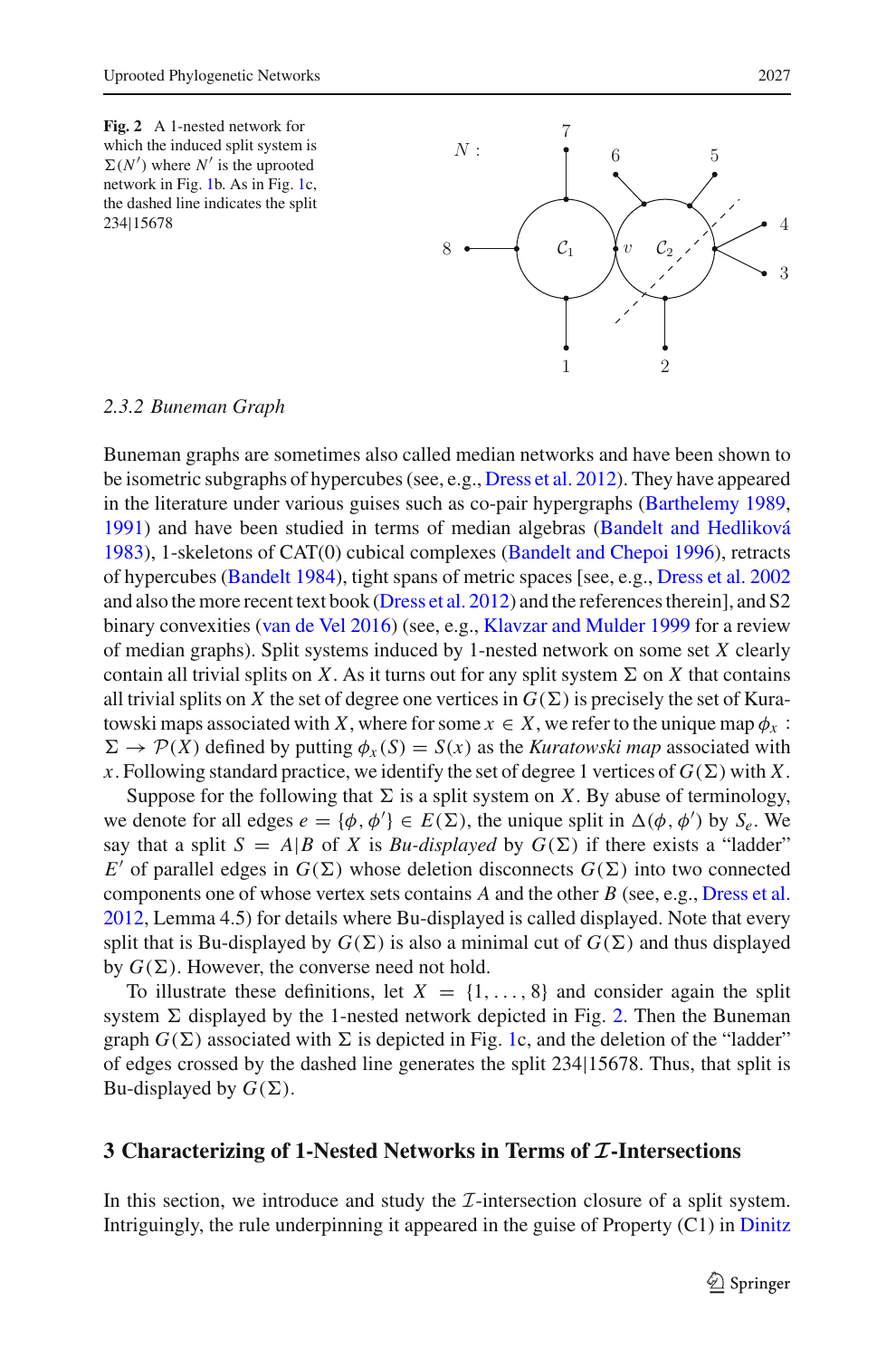and Nutov [\(1997\)](#page-25-7) where it was used to characterize certain graph models called cactus models [\(Dinitz and Nutov 1997,](#page-25-7) Theorem 3.1) in terms of bisection families of a set. For *F* a bisection family (i.e., a split system) defined on *X*, a *graph model* is an ordered 3-tuple  $\Omega = (G, \phi, \mathcal{F})$  where G is a graph, F is a family of bisections of the vertex set *V*(*G*) of *G* and  $\phi$  is a map from *X* to *V*(*G*) such that  $\phi^{-1}(\mathcal{F}) = F$ . In case *G* is a cactus,  $\Omega$  is called a *cactus model*. To define a cactus, suppose *H* is a graph. Then *H* is called *2-connected* if, after deletion of any of its vertices, it remains connected or is an isolated vertex [\(Dress et al. 2011](#page-25-8)). Furthermore, a subgraph of *H* is called a *block* of *H* if it is a maximal 2-connected component of *H*. Then a cactus is a connected graph such that each of its blocks is either an edge or a cycle.

Within the context of this paper, it is important to note that the image of  $\phi$  is contained in  $V(G)$  (rather than equal to the leaf set of *G*). Thus, *G* may contain interior vertices that are mapped by  $\phi$  to one (or more!) elements in *X* and also interior vertices that have degree two—see, e.g., [Brandes and Cornelsen](#page-25-17) [\(2010](#page-25-17)), Fig. 5. Both situations are not allowed for rooted phylogenetic networks (see, e.g., [Huson et al. 2010,](#page-25-1) p. 138) and, thus, also uprooted ones. This suggests that cactus models are more like direct generalizations of *X*-trees (as defined in [Semple and Steel 2003](#page-26-3)) than of phylogenetic trees. Thus, rather than deriving our characterization of 1-nested networks *N* in terms of split systems as a corollary of [Dinitz and Nutov](#page-25-7) [\(1997](#page-25-7)), Theorem 3.1, we present a more direct, alternative proof (Theorem [1\)](#page-8-0). As we shall see, our proof heavily relies on the fact that  $\phi(X)$  is precisely the leaf set of *N*. In conjunction with Sect. [5,](#page-17-1) this implies that our proof is constructive in nature.

We start with introducing the concept of an intersection between splits. Suppose *S*<sub>1</sub> and *S*<sub>2</sub> are two distinct splits of *X* and  $A_i \in S_i$ ,  $i = 1, 2$ , such that  $A_1 \cap A_2 \neq \emptyset$ . Then we call the split  $A_1 \cap A_2 | \overline{A_1} \cup \overline{A_2}$  of *X* associated with {*S*<sub>1</sub>, *S*<sub>2</sub>} an *intersection of S*<sup>1</sup> *and S*<sup>2</sup> (*with respect to A*<sup>1</sup> *and A*2). We denote the set of all splits obtained by taking intersections of  $S_1$  and  $S_2$  by  $int(S_1, S_2)$  and write  $int(S_1, S_2)$  rather than *int*( ${S_1, S_2}$ ). Furthermore, if  $S_1$  and  $S_2$  are incompatible, then we refer to the intersection of *S*<sup>1</sup> and *S*<sup>2</sup> as *incompatible intersection*, or *I* − *inter section* for short, and denote it by  $\iota(S_1, S_2)$  rather than *int*( $S_1, S_2$ ).

Clearly, if  $S_1$  and  $S_2$  are compatible, then  $|int(S_1, S_2)| = 3$  and  $S_1, S_2 \in$ *int*( $S_1$ ,  $S_2$ ). However, if  $S_1$  and  $S_2$  are incompatible, then  $\iota(S_1, S_2)$  is compatible and of size four,  $S_1$ ,  $S_2 \notin \iota(S_1, S_2)$ , and every split in  $\iota(S_1, S_2)$  is compatible with  $S_1$ and *S*2. See Fig. [3](#page-7-0) for an illustration.

Figure [3](#page-7-0) shows that every split in  $\iota(S_1, S_2)$  is displayed by the same cycle that displays *S*<sup>1</sup> and *S*2. Establishing that this is indeed the case is the purpose of Proposition [1.](#page-7-1) To state it in its full generality, we next associate with a split system  $\Sigma$  of X the *intersection closure Int*( $\Sigma$ ) of  $\Sigma$ , that is, *Int*( $\Sigma$ ) is a (set inclusion) minimal split system that contains  $\Sigma$  and is closed by intersection. For example, for  $\Sigma = \{12|345, 23|451\}$ we have  $Int(\Sigma) = \Sigma \cup \{1|2345, 2|3451, 3|4512, 13|452, 123|45\}.$ 

We start our analysis of  $Int(\Sigma)$  with remarking that  $Int(\Sigma)$  is indeed a closure, that is,  $Int(\Sigma)$  trivially satisfies the following three properties

 $(P1) \Sigma \subseteq Int(\Sigma).$ 

(P2)  $Int(int(\Sigma)) = Int(\Sigma).$ 

(P3) If  $\Sigma'$  is a split system on *X* for which  $\Sigma \subseteq \Sigma'$  holds then  $Int(\Sigma) \subseteq Int(\Sigma')$ .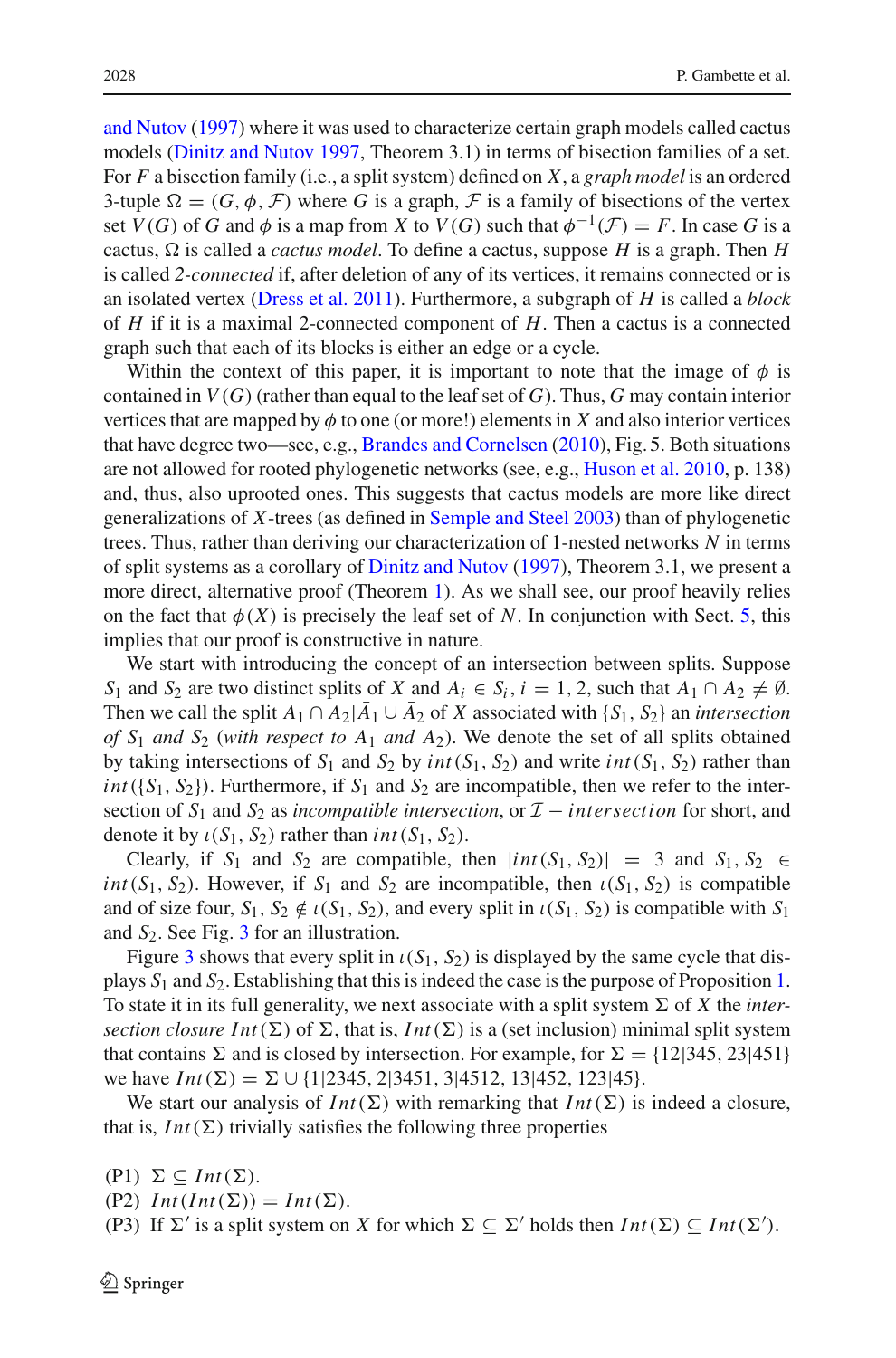<span id="page-7-0"></span>



<span id="page-7-2"></span>The next lemma implies that the intersection closure of a split system is well defined.

 ${\bf Lemma\ 1}\;$  Suppose  $\Sigma$  is a split system on  $X$  and  $\Sigma'$  is a further (set inclusion) minimal  $superset of \Sigma$  that is closed by intersection. Then  $\Sigma' = Int(\Sigma)$  must hold.

*Proof* Since  $\Sigma'$  contains  $\Sigma$  and is intersection closed, we can obtain  $\Sigma'$  via a (finite) sequence  $\Sigma = \Sigma_0 \subsetneq \Sigma_1 \subsetneq \Sigma_2 \subsetneq \cdots \subsetneq \Sigma_k = \Sigma', k \geq 1$ , of split systems  $\Sigma_i$  such that, for all  $1 \le i \le k$ ,  $\Sigma_i := \Sigma_{i-1} \cup \iota(P_i)$  where  $P_i$  is a 2-set contained in  $\Sigma_{i-1}$  and  $\iota(P_i)$  is not contained in  $\Sigma_{i-1}$ . We show by induction on *i* that  $\Sigma_i \subseteq Int(\Sigma)$  holds.

Clearly, if  $i = 0$  then  $\Sigma_0 = \Sigma$  is contained in *Int*( $\Sigma$ ). So assume that  $\Sigma_i \subseteq Int(\Sigma)$ holds for all  $1 \leq i \leq r$ , for some  $1 \leq r \leq k$ , and that  $\Sigma_r$  is obtained from  $\Sigma_{r-1}$ by intersection of two splits  $S_1, S_2 \in \Sigma_{r-1}$ . Since, by induction hypothesis,  $\Sigma_{r-1} \subseteq$ *Int*( $\Sigma$ ), it follows that  $S_1$  and  $S_2$  are contained in *Int*( $\Sigma$ ). Since *Int*( $\Sigma$ ) is intersection closed,  $\iota(S_1, S_2) \subseteq Int(\Sigma)$  follows. Hence,  $\Sigma_r = \Sigma_{r-1} \cup \iota(S_1, S_2) \subseteq Int(\Sigma)$ , as required. By induction, it now follows that  $\Sigma' \subseteq Int(\Sigma)$ . Reversing the roles of  $\Sigma'$ and *Int*( $\Sigma$ ) in the previous argument implies that *Int*( $\Sigma$ )  $\subseteq \Sigma'$  holds too which implies  $\Sigma' = Int(\Sigma)$ ).  $\Box$ 

We remark in passing that similar arguments as the ones used in the proof of Lemma [1](#page-7-2) also imply that the *I*-intersection closed (set inclusion) minimal superset  $\mathcal{I}(\Sigma)$  of a split system  $\Sigma$  is also well defined [and obviously satisfies Properties (P1)— (P3)]. We will refer to  $\mathcal{I}(\Sigma)$  as *I*-intersection closure of  $\Sigma$ .

<span id="page-7-1"></span>We next turn our attention to the *I*-intersection closure of a split systems induced by a 1-nested network.

**Proposition 1** *Suppose N is a 1-nested network on X and S<sub>1</sub> <i>and S<sub>2</sub> are two incompatible splits contained in*  $\Sigma(N)$ *. Then*  $\iota(S_1, S_2) \subseteq \Sigma(N)$ *.* 

*Proof* Note first that two splits *S* and *S'* induced by a 1-nested network are incompatible if and only if they are displayed by pairs of edges in the same cycle *C* of *N*. For  $i = 1, 2$ , let  $\{e_i, e'_i\}$  denote the edge set whose deletion induces the split  $S_i$ . Then since  $S_1$  and  $S_2$  are incompatible, we have  $\{e_1, e'_1\} \cap \{e_2, e'_2\} = \emptyset$  and none of the connected components of *N* obtained by deleting  $e_i$  and  $e'_i$  contains both  $e_j$  and  $e'_j$ , for all  $i, j \in \{1, 2\}$  distinct. Without loss of generality, we may assume that when starting at edge  $e_1$  and moving clockwise through *C* we first encounter  $e_2$ , then  $e'_1$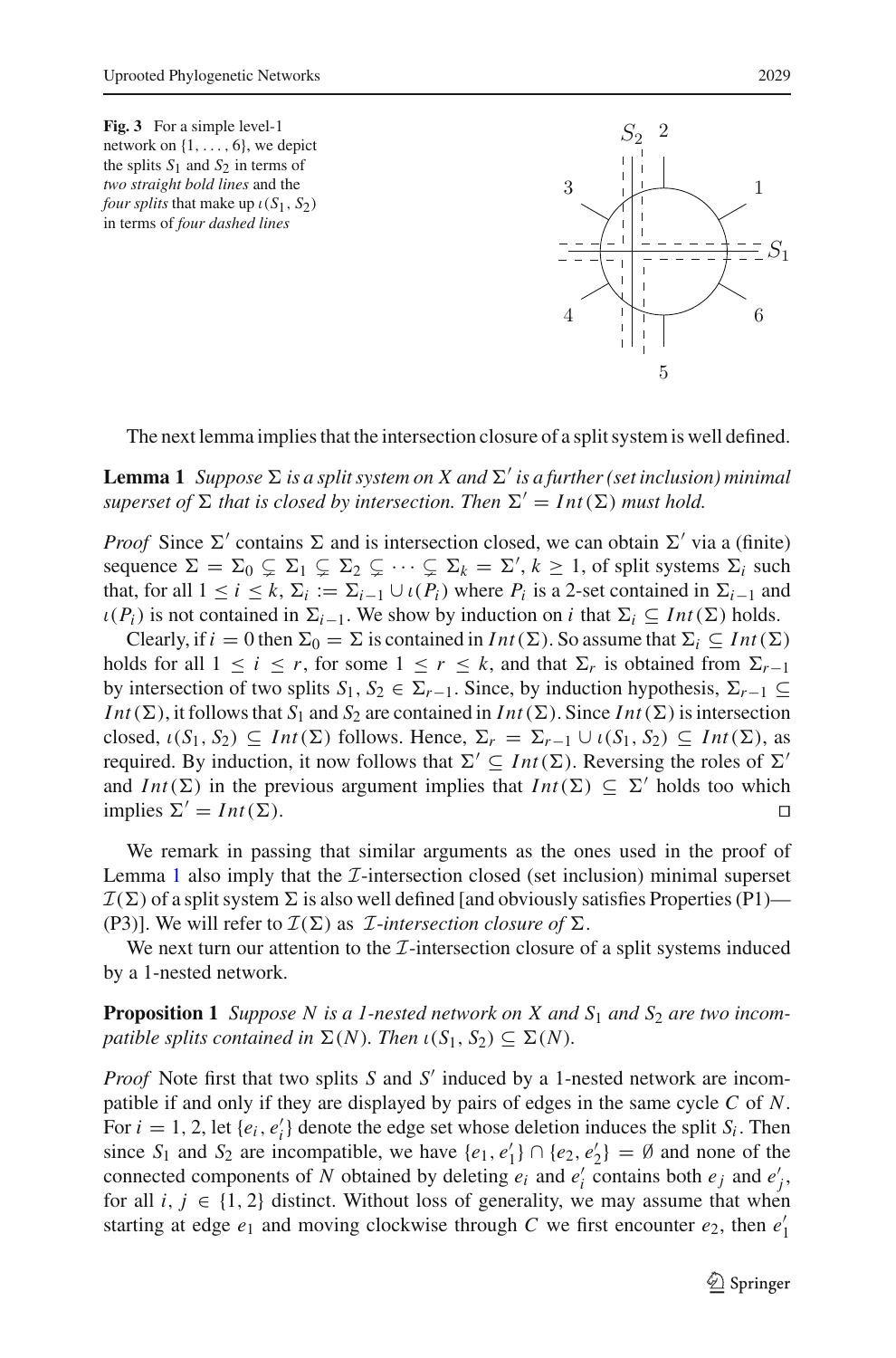and, finally  $e_2'$  before returning to  $e_1$ . Then it is straightforward to see that a split in  $\iota(S_1, S_2)$  is displayed by one of the edge sets  $\{e_1, e_2\}$ ,  $\{e_2, e'_1\}$ ,  $\{e'_1, e'_2\}$ , and  $\{e'_2, e_1\}$ . Thus,  $\iota(S_1, S_2) \subseteq \Sigma(N)$ . (*N*). 

<span id="page-8-1"></span>Combined with the definition of the *I*-intersection closure, we obtain the following result [see also [\(Kleinman et al 2013,](#page-26-5) Lemma 4.3)] for the case of statement (ii).

**Corollary 1** *The following statements hold:*

- (*i*) If  $\Sigma$  is a circular split system for some circular ordering of X, then  $\mathcal{I}(\Sigma)$  is also *circular for that ordering.*
- *(ii) If N is a 1-nested network on X, then*-(*N*)*is I-intersection closed. Furthermore, N* displays a split system  $\Sigma$  on X if and only if N displays  $\mathcal{I}(\Sigma)$ .

<span id="page-8-3"></span>The next observation is almost trivial and is used in the proof of Theorem [1.](#page-8-0)

**Lemma 2** *Suppose*  $x \in X$  *and*  $S_1$ *,*  $S_2$ *, and*  $S_3$  *are three distinct splits of* X *such that*  $S_3(x) \subseteq S_1(x)$ ,  $S_3$  *and*  $S_2$  *are compatible and*  $S_1$  *and*  $S_2$  *are incompatible. Then*  $S_3(x) \subseteq S_2(x)$ .

*Proof* Since  $S_2$  and  $S_3$  are compatible either  $S_2(x) \subseteq S_3(x)$  or  $S_3(x) \subseteq S_2(x)$  or *S*<sub>3</sub>(*x*) ⊆ *S*<sub>2</sub>(*x*) must hold. If *S*<sub>2</sub>(*x*) ⊆ *S*<sub>3</sub>(*x*), then *S*<sub>2</sub>(*x*) ⊆ *S*<sub>1</sub>(*x*) which is impossible since  $S_1$  and  $S_2$  are incompatible. If  $\overline{S_3(x)} \subseteq S_2(x)$  held, then  $\emptyset \neq \overline{S_1(x)} \cap \overline{S_2(x)} \subseteq \overline{S_2(x)} \cap \overline{S_2(x)} = S_2(x) \cap \overline{S_2(x)} = \emptyset$  follows which is impossible  $\overline{S_3(x)} \cap \overline{S_2(x)} = S_2(x) \cap \overline{S_2(x)} = \emptyset$  follows which is impossible.

For clarity of presentation, we remark that for the proof of Theorem [1,](#page-8-0) we will assume that if a given split *S* of a 1-nested network *N* has multiplicity at least two in the multi-set of splits induced by *N* then *S* is displayed by a cycle *C* of *N* (rather than by a cut edge of *N*). Furthermore, we denote the split system of *X* induced by a cycle *C* of a 1-nested network *N* on *X* by  $\Sigma(C)$ . Clearly,  $\Sigma(C) \subseteq \Sigma(N)$  holds.

<span id="page-8-0"></span>**Theorem 1** *Suppose*  $\Sigma$  *is a split system on X that contains all trivial splits of X. Then the following hold:*

- *(i)* There exists a 1-nested network N on X such that  $\Sigma = \Sigma(N)$  if and only if  $\Sigma$  is *circular and I-intersection closed.*
- *(ii) A maximal partially resolved 1-nested network N is a level-1 network if and only* if there exists no split of  $X$  not contained in  $\Sigma(N)$  that is compatible with every  $split$  *in*  $\Sigma(N)$ *.*

*Proof* (i): Assume first that there exists a 1-nested network *N* on *X* such that  $\Sigma =$  $\Sigma(N)$ . Then arguments similar to the ones used in [Gambette et al](#page-25-6) [\(2012](#page-25-6)), Theorem 2 to establish that the split system induced by a level-1 network is circular imply that  $\Sigma(N)$  is circular. Hence,  $\Sigma$  must be circular. That  $\Sigma$  is *I*-intersection closed follows by Corollary [1\(](#page-8-1)ii).

Conversely, assume that  $\Sigma$  is circular and  $\mathcal I$ -intersection closed. Then there clearly exists a 1-nested network *N* such that  $\Sigma \subseteq \Sigma(N)$ . Let *N* be such that  $|\Sigma(N)|$  is minimal among all [1](#page-8-2)-nested networks on  $X$  satisfying that set inclusion.<sup>1</sup> Without

<span id="page-8-2"></span><sup>&</sup>lt;sup>1</sup> We refer to Sect.  $5$  for a construction of such a network.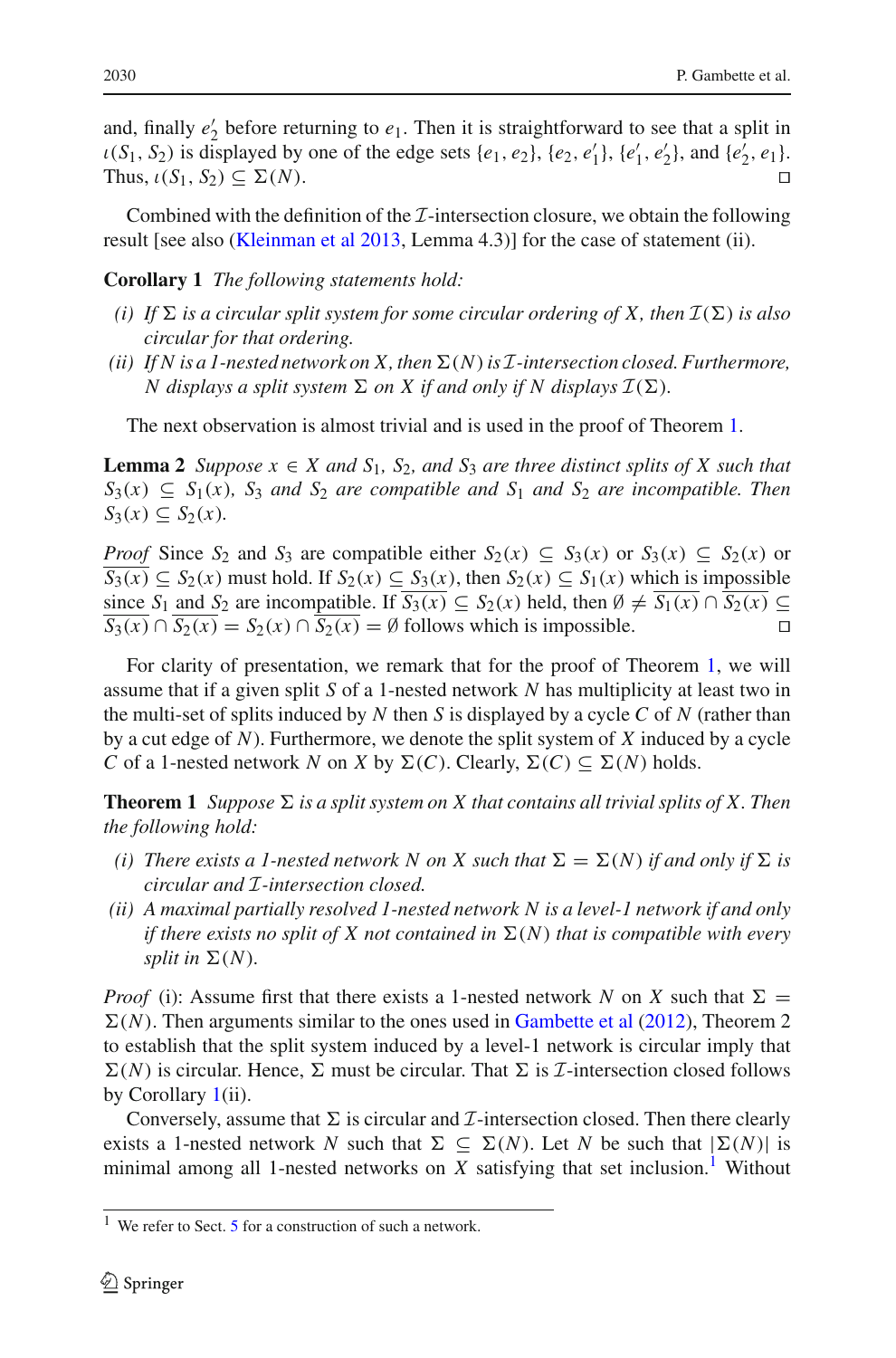loss of generality, we may assume that *N* is maximal partially resolved. We show that, in fact,  $\Sigma = \Sigma(N)$  holds. Assume for contradiction that there exists a split  $S_0 \in \Sigma(N) - \Sigma$ . Since  $\Sigma(N)$  must contain all trivial splits of *X*, it follows that  $S_0$ cannot be a trivial split of  $X$ . In view of the remark preceding the theorem,  $S_0$  is induced by either (a) deleting a cut edge  $e = \{u, v\}$  of N and neither u nor v are contained in a cycle of *N* or (b) deleting two distinct edges of the same cycle of *N*.

Assume first that Case (a) holds. Then collapsing *e* results in a 1-nested network *N* on *X* for which  $\Sigma \subseteq \Sigma(N')$  holds. But then  $|\Sigma(N')| < |\Sigma(N)|$  which is impossible in view of the choice of  $N$ . Thus, Case (b) must hold, that is,  $S_0$  is induced by deleting two distinct edges  $e = \{u, v\}$  and  $e' = \{u', v'\}$  of the same cycle *C* of *N*. Let *x* and *y* be two elements of  $X$  for which there exists a path from  $u$  and  $v$ , respectively, which does not cross an edge of *C*. Consider the sets  $\Sigma_x := \{ S \in \Sigma \cap \Sigma(C) : S(x) \subseteq S_0(x) \}$ , and  $\Sigma_y := \{ S \in \Sigma \cap \Sigma(C) : S(y) \subseteq S_0(y) \}$ . If  $\Sigma_x$  is non-empty then choose some  $S_x \in \Sigma_x$  such that  $|S_x(x)|$  is maximal among the splits contained in  $\Sigma_x$ . Similarly, define the split  $S_y$  for  $\Sigma_y$  if  $\Sigma_y$  is non-empty. Otherwise, let  $S_x$  be the m-split of *C* such that  $S_y(x) \subseteq S_0(x)$ . Similarly, let  $S_y$  be the m-split of *C* such that  $S_y(y) \subseteq S_0(y)$ in case  $\Sigma_y$  is empty. Then, Corollary [1\(](#page-8-1)ii) implies that the split

$$
S^* = S_x(x) \cup S_y(y) | \overline{S_x(x)} \cap \overline{S_y(y)}
$$

is contained in  $\Sigma(N)$  (see Fig. [4a](#page-9-0) for an illustration).

We next show that  $S^*$  is compatible with every split in  $\Sigma$ . To this end, we first claim that every split  $S' \in \Sigma$  that is incompatible with  $S^*$  must be compatible with at least one of  $S_x$  and  $S_y$ . To see this, let  $S' \in \Sigma$  such that  $S'$  and  $S^*$  are incompatible. Then  $S'$ must be displayed by C. For contradiction, assume that S' is incompatible with both of  $S_x$  and  $S_y$ . Let  $z \in X$  such that  $S^*(x) \neq S^*(z)$  and let  $u'' \in V(C)$  such that  $S_x(x)$ is the interval  $[u, u'']$ . Choose some element  $x'' \in X$  such that there exists a path from  $x''$  to *u*<sup> $\prime\prime$ </sup> that does not cross an edge contained in *C*. Similarly, let  $v'' \in V(C)$  such that  $S_y(y)$  is the interval [v'', v]. Choose some element  $y'' \in X$  such that there exists a path from y' to v'' that does not cross an edge contained in C. Then since S' is incompatible



<span id="page-9-0"></span>**Fig. 4 a** An illustration of the reduction process considered in the proof of Case (a) of Theorem [1.](#page-8-0) **b** Again for that theorem, the graph  $G'$  obtained from  $N$  by adding subdivision vertices  $r$  and  $r'$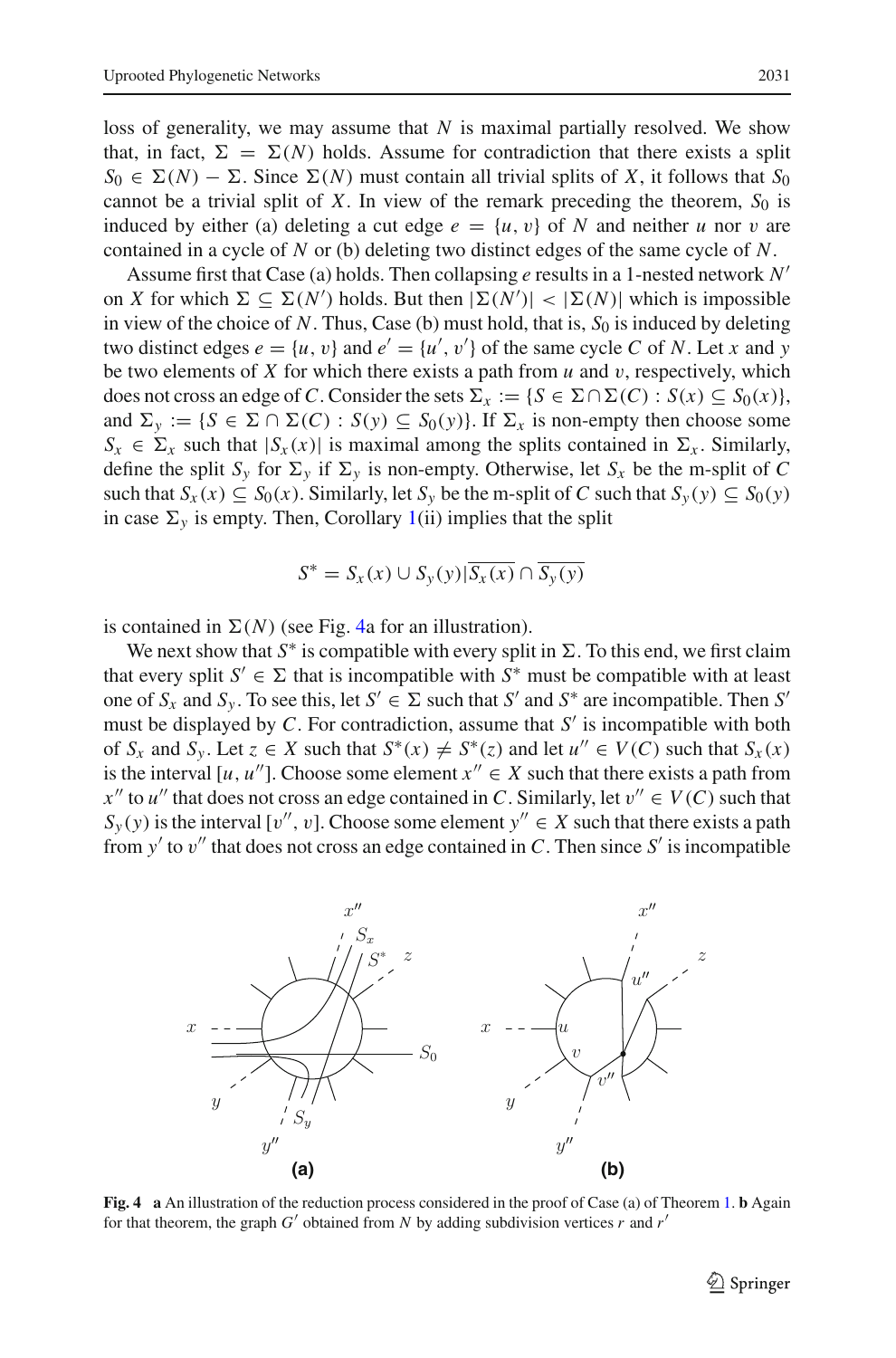with  $S_x$  and  $S_y$  and displayed by *C*, it follows that  $S'(x'') = S'(y'') = S'(z)$ . Hence,  $S^*(z) \subseteq S'(z)$ . But then  $S^*$  and  $S'$  are not incompatible which is impossible. Thus *S*<sup>-</sup> cannot be incompatible with both of  $S_x$  and  $S_y$ , as claimed.

To see that  $S^*$  is compatible with every split in  $\Sigma$ , we may, in view of the above claim, assume without loss of generality that  $S'$  is compatible with  $S_x$ . Then Lemma [2](#page-8-3) applied to *S'*, *S*<sup>\*</sup>, and *S<sub>x</sub>* implies  $S_x(x) \subsetneq S'(x)$ . We distinguish between the cases that  $(\alpha)$   $S_y$  and  $S'$  are compatible and  $(\beta)$  that they are incompatible.

**Case** ( $\alpha$ ) Since  $S_y$  and  $S'$  are compatible, similar arguments as above imply that  $S_y(y) \subsetneq S'(y)$ . Then the definition of  $S^*$  combined with the assumption that *S*<sup> $\prime$ </sup> and  $S^*$  are incompatible implies that  $S'(x) \neq S'(y)$ . But then *S'* and *S*<sub>0</sub> must be compatible, and so,  $S'(x) \subseteq S_0(x)$  or  $S_0(x) \subseteq S'(x)$  must hold. If  $S'(x) \subseteq S_0(x)$  held then  $S' \in \Sigma_x$ which is impossible in view of the choice of  $S_x$  as  $S_x(x) \subsetneq S'(x)$ . Thus,  $S_0(x) \subseteq S'(x)$ must hold. But then  $S_y(y) \subseteq S'(y) \subseteq S_0(y)$  and so  $S' \in \Sigma_y$  which is impossible in view of the choice of  $S_y$ . Thus, Case ( $\beta$ ) must hold.

**Case** ( $\beta$ ) Since  $S_y$  and  $S'$  are incompatible, the split

$$
S'' = S'(x) \cap \overline{S_y(y)} | \overline{S'(x)} \cup S_y(y)
$$

is contained in  $\Sigma$  because  $\Sigma$  is *I*-intersection closed and clearly displayed by *C*. Note that  $x \in S''(y)$  and so  $S''(x) = S''(y)$  must hold. Moreover, since S' and S<sup>\*</sup> are incompatible, we cannot have  $S''(x) = S_x(x)$  as  $S_x$  and  $S^*$  are compatible. But then  $S_0$  and  $S''$  cannot be compatible. Indeed, if  $S_0$  and  $S''$  were compatible then since *y* ∈ *S*<sub>0</sub>(*y*) ∩ *S*<sup>''</sup>(*y*), *x* ∈ *S*<sub>0</sub>(*y*) ∩ *S*<sup>''</sup>(*y*), and, because of *S<sub>x</sub>*(*x*) ⊆ *S*<sup>'</sup>(*x*), also  $S_0(y) \cap S''(y) = S_0(x) \cap S''(y) = S_0(x) \cap (S'(x) \cup S_y(y)) \subseteq S_0(x) \cap S_x(x) \neq \emptyset$  holds, it follows that  $S''(y) \subseteq S_0(y)$ , as required. Hence,  $S''(x) = S''(y) \subseteq S_0(y) = S_0(x)$ and so  $S'' \in \Sigma_x$  which is impossible in view of the choice of  $S_x$  as  $S_x(x) \neq S''(x)$  and  $S_0(x) \neq S''(x)$ . Thus,  $S_0$  and  $S''$  must be incompatible. But this is also impossible since the interval on *C* corresponding to  $S''(x)$  contains the interval [*x*, *z*] which induces the split  $S_0$ . Consequently,  $S_0$  and  $S''$  must be compatible. This final contradiction completes that proof that  $S^*$  is compatible with every split in  $\Sigma$ .

To conclude, let *G* be a new graph obtained from *N* by adding a subdivision vertex *r* and *r*<sup>'</sup>, respectively, to each of two edges whose deletion induces the split *S*<sup>∗</sup> (see Fig. [4b](#page-9-0) for an illustration). Then, the graph  $G'$  obtained from  $G$  by identifying  $r$ and *r'* is again a 1-nested network on *X*. By construction,  $S_0 \in \Sigma$   $:= \{ S \in \Sigma(N) :$ S is incompatible with  $S^*$ } clearly holds and so  $\Sigma(G') = \Sigma(N) - \Sigma \subsetneq \Sigma(N)$ . Since, by the above, every split in  $\Sigma$  is compatible with  $S^*$ , it follows that  $\Sigma \subseteq \Sigma(G')$ . But this is impossible in view of the choice of  $N$ . Hence, the split  $S_0$  cannot exist and, thus,  $\Sigma = \Sigma(N)$ .

(ii) Suppose *N* is a maximal partially resolved 1-nested network. Assume first that *N* is a level-1 network on *X* and, for contradiction, that there exists some split *S* of *X* not contained in  $\Sigma(N)$  that is compatible with every split in  $\Sigma(N)$ . Then *S*<sup> $\prime$ </sup> cannot be a trivial split of *X*. Let  $N'$  be the graph obtained from  $N$  by deleting from each cycle of *N* one of its edges and suppressing resulting degree two vertices. Clearly *N*- is a phylogenetic tree on *X*. Since every non-leaf vertex of *N* has degree three, every such vertex in N' must also have degree three. Hence,  $\Sigma(N')$  is a maximal compatible split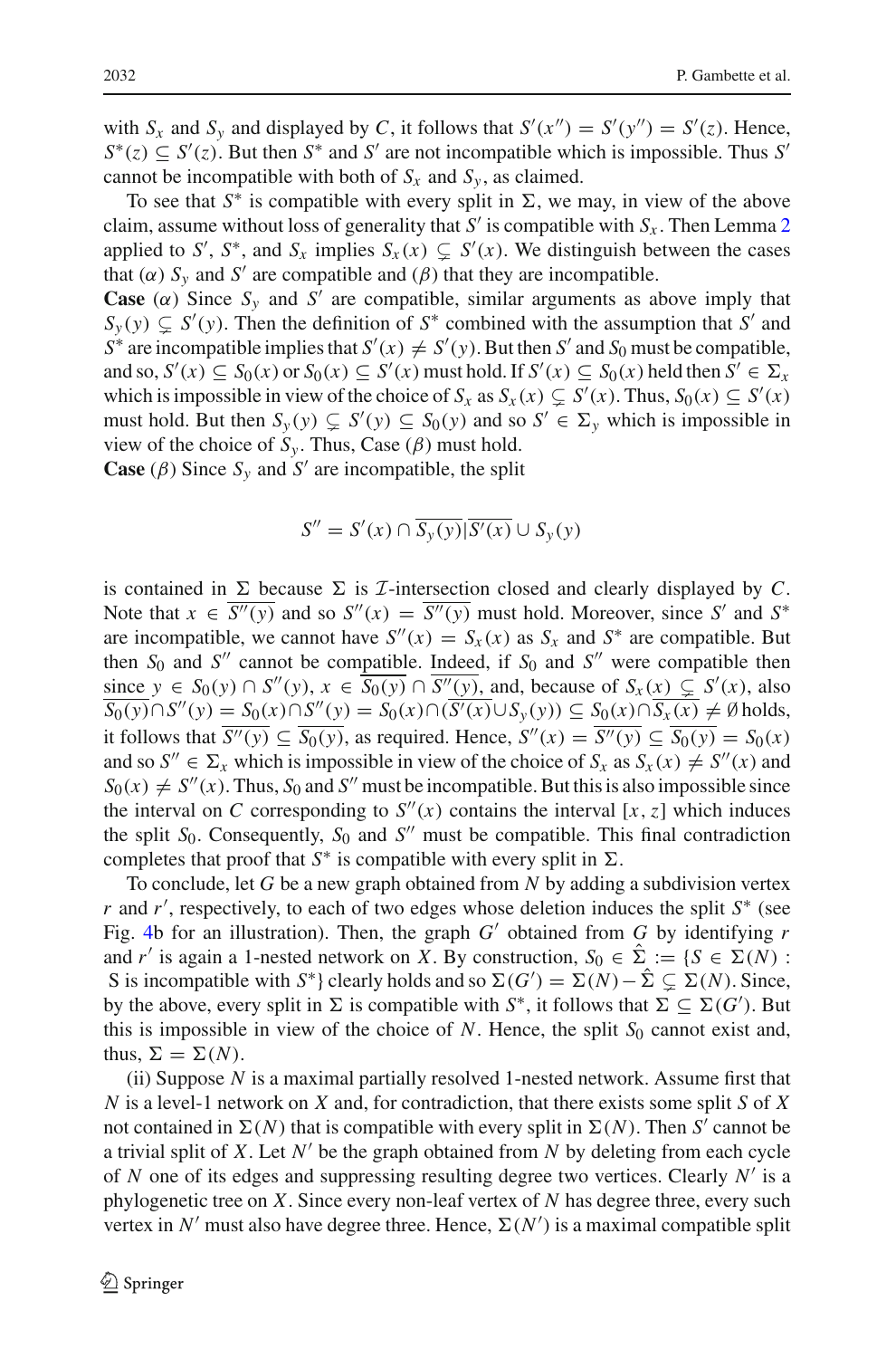system on *X*. Since *S* is compatible with every split of  $\Sigma(N)$  and  $\Sigma(N') \subseteq \Sigma(N)$ , it follows that  $\Sigma(N') \cup \{S\}$  is also compatible which is impossible in view of the maximality of  $\Sigma(N')$ .

Conversely, assume that there exists no split of *X* not contained in  $\Sigma(N)$  that is compatible with every split in  $\Sigma(N)$ . Then if *N* is not level-1, it contains a vertex v of degree  $k \geq 4$ , that does not belong to a cycle of *N*. Let  $X_1, \ldots, X_k$  be the partition of *X* obtained by deletion of v (suppressing incident edges). Then there exist *i*,  $j \in$  $\{1, \ldots, k\}$  distinct, say  $i = 1$  and  $j = 2$ , such that the split  $S := X_1 \cup X_2 \cup \bigcup_{i=3}^k X_i$ is compatible with every split in *N*. Since *S* does not belong to  $\Sigma(N)$ , this is  $\Box$ impossible.  $\Box$ 

Note that Theorem [1\(](#page-8-0)i) provides a way to decide for a split system  $\Sigma$  if there exists a 1-nested network *N* such that  $\Sigma = \Sigma(N)$  holds. However, it does not provide a tool for constructing such a network. The provision of such a tool is the purpose of the next two sections. Also note that in view of the relationship between 1-nested networks and *PC*-trees, Theorem [1\(](#page-8-0)[i\)](#page-26-5) [may](#page-26-5) [be](#page-26-5) [viewed](#page-26-5) [as](#page-26-5) [a](#page-26-5) [consequence](#page-26-5) [of](#page-26-5) Kleinman et al [\(2013\)](#page-26-5), Proposition 4.7. Since the arguments used to establish [Kleinman et al](#page-26-5) [\(2013\)](#page-26-5), Proposition 4.7 are based on a relationship between so-called pre-pyramids and PQ-trees whereas the focus of our paper is on the development and study of a closure for split systems in a phylogenetic network context we prefer to present an independent proof of Theorem  $1(i)$  $1(i)$ . In particular, this ensures that the paper is also self-contained. Furthermore, we remark that, due to the link between phylogenetic networks and cactus models described above, Theorem [1\(](#page-8-0)i) may be viewed as the companion result for the algorithm presented in [Brandes and Cornelsen](#page-25-17) [\(2010](#page-25-17)). That algorithm takes as input a split system  $\Sigma$  and finds a cactus model  $\Omega$  for  $\Sigma$ , if such a model exists. Note however that although the split system  $\Sigma(\Omega)$  induced by  $\Omega$  by taking (set inclusion) minimal cuts always contains  $\Sigma$  it need not equal  $\Sigma.$ 

#### <span id="page-11-0"></span>**4 Optimality and the Analogue of the Splits Equivalence Theorem**

As is easy to see, any circular split system on some set *X* can be represented in terms of a 1-nested network  $N_{\Sigma}$  on *X* by first subdividing a cycle *C* by |*X*| vertices, then assigning the elements of *X* to the vertices of *C* according to their induced circular ordering, and, finally, attaching to each vertex v of *C* a pendant edge *e* and shifting the element of *X* labeling v to the degree one vertex of *e*. As the 1-nested network *N* depicted in Fig. [1b](#page-1-0) indicates for the split system  $\Sigma$  comprising of all splits of the form  $x|X - \{x\}$  where  $x \in X := \{1, ..., 8\}$  together with the splits 81|234567, 78|123456, 781|23456, 234|56781, 34|567812, 345|67812, 2345|6781, 3456|7812 and 56|78123, the network  $N_{\Sigma}$  is generally not optimal. Put differently,  $N_{\Sigma}$  displays a total of  $\binom{|X|}{2}$  distinct splits of *X* (including those in  $\Sigma$ ) whereas the 1-nested network N depicted in that figure also displays all splits of  $\Sigma$  and postulates fewer additional splits. Furthermore, the 1-nested network pictured in Fig. [2](#page-5-1) also displays  $\Sigma$  and so does the subgraph in terms of the bold edges of the Buneman graph  $G(\Sigma)$  pictured in Fig. [1c](#page-1-0) where we suppress degree two vertices.

This and the next section are devoted to clarifying the above phenomenon. In particular, we show next that for any circular split system  $\Sigma$  on *X* it is possible to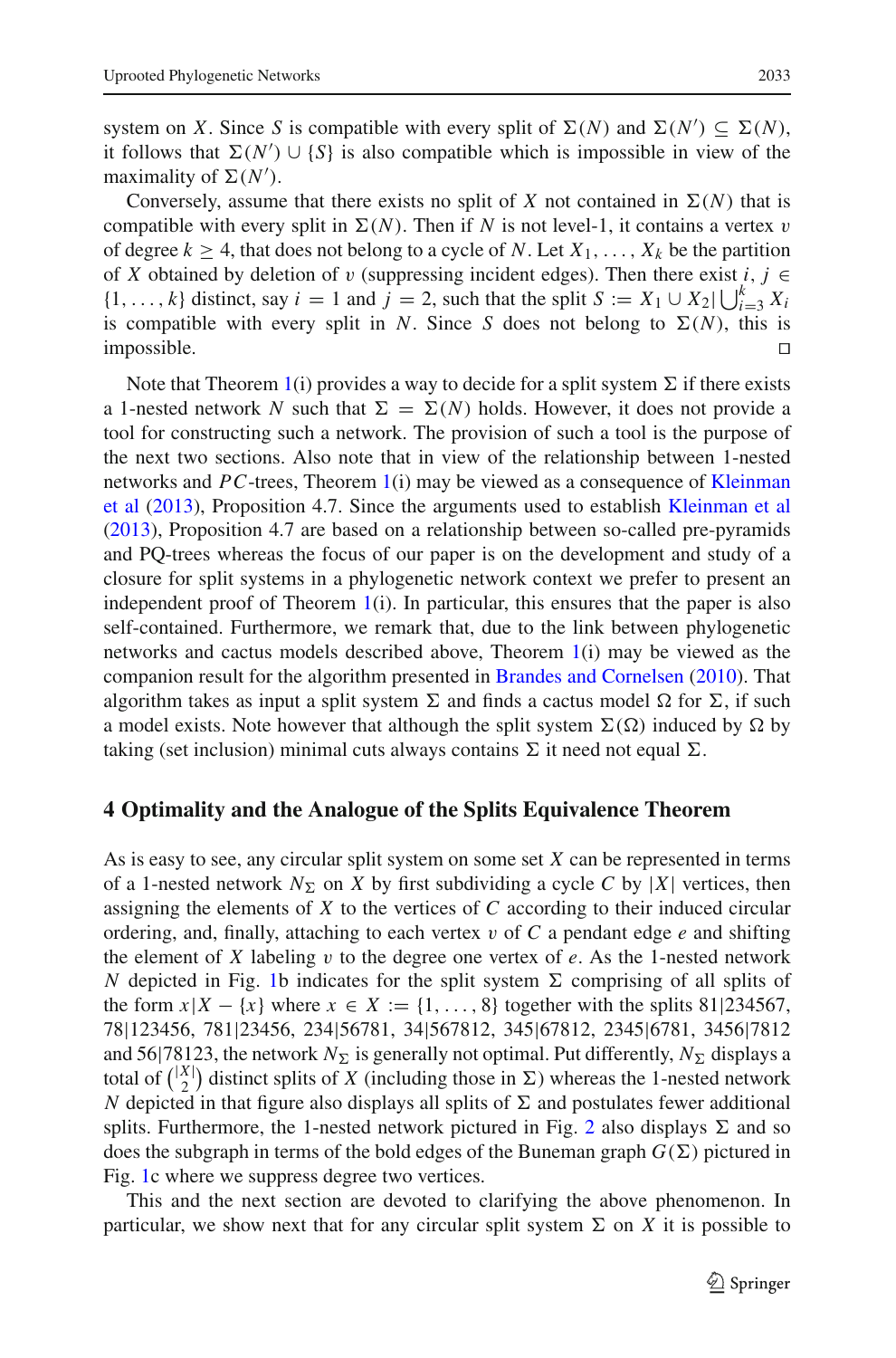construct a (in a well-defined sense) optimal 1-nested network on *X* in  $O(n(n+|\Sigma|^2))$ time (Theorem [3\)](#page-16-0). Central to our proof is Theorem [2](#page-14-0) in which we characterize circular split systems whose *I*-intersection closure is (set inclusion) maximal in terms of their so-called incompatibility graphs. As a consequence, we obtain as Corollary [2](#page-17-0) the 1 nested analogue of the fundamental "splits equivalence theorem" for phylogenetic trees (see Sect. [1\)](#page-1-1).

We start with introducing some more terminology. Suppose  $\Sigma$  is a circular split system on *X*. Then we say that  $\Sigma$  is *maximal circular* if for all circular split systems  $\Sigma'$  on *X* that contain  $\Sigma$ , we have  $\Sigma = \Sigma'$ . As the next result illustrates, maximal circular split systems of *X* and 1-nested networks on *X* are closely related.

<span id="page-12-0"></span>**Lemma 3** *A split system*  $\Sigma$  *on X is maximal circular if and only if there exists a* simple level-1 network N on X such that  $\Sigma = \Sigma(N)$ .

*Proof* Let  $\Sigma$  be a split system on *X*. Assume first that  $\Sigma$  is maximal circular. Then there exists a simple level-1 network *N* on *X* such that  $\Sigma \subseteq \Sigma(N)$ . Since  $\Sigma(N)$  is clearly a circular split system on *X* the maximality of  $\Sigma$  implies  $\Sigma = \Sigma(N)$ .

Conversely, assume that *N* is a simple level-1 network such that  $\Sigma = \Sigma(N)$ . Then since  $\Sigma(N)$  is a circular split system on *X* so is  $\Sigma$ . Assume for contradiction that  $\Sigma$ is not maximal circular, that is, there exists a split  $S = A | A \in \Sigma$  that is not contained in  $\Sigma(N)$ . Then *A* and *A* are both intervals in the circular ordering of *X* induced by  $\Sigma(N)$ . Hence, *S* is induced by a minimal cut of *N*. Consequently,  $S \in \Sigma(N)$  which is impossible.  $\Box$ 

Note that since a maximal circular split system on *X* must necessarily contain all 2-splits of *X* obtainable as a minimal cuts in the associated simple level-1 network on *X*, it follows that that ordering of *X* is unique. The next result suggests that systems of such splits suffice to generate a maximal circular split system. To state it, suppose  $\sigma$ :  $x_1, \ldots, x_{n-1}, x_n, x_{n+1} := x_1$  is a circular ordering of *X* and put  $\Sigma_{\sigma} := \{ \{x_i, x_{i+1}\} | X \{x_i, x_{i+1}\}$ :  $1 \leq i \leq n\}$ . Clearly,  $\Sigma_{\sigma}$  is a circular split system on *X*.

<span id="page-12-1"></span>In view of Lemma [3,](#page-12-0) we say that a circular ordering *displays* a split system  $\Sigma$  if  $\Sigma$ is displayed by the simple level-1 network associated with  $\Sigma$ .

**Lemma 4**  $\mathcal{I}(\Sigma_{\sigma})$  *is a maximal circular split system on X, for any circular ordering* σ *of X.*

*Proof* Since the result is trivial for  $n = 3$ , we may assume without loss of generality that  $n \geq 4$ . Let  $\sigma : x_1, \ldots, x_{n-1}, x_n, x_{n+1} := x_1$  be a circular ordering of *X*. We proceed by induction on the size  $1 \le l \le \frac{n}{2}$  of a split *S* displayed by  $\sigma$ . Suppose first that  $l = 1$ . Then there exists some  $i \in \{1, ..., n\}$  such that  $S = x_i | X - \{x_i\}$ . Clearly,  $S_1 = \{x_i, x_{i-1}\} | X - \{x_i, x_{i-1}\}$  and  $S_2 = \{x_i, x_{i+1}\} | X - \{x_i, x_{i+1}\}$  are contained in  $\Sigma_o$ and incompatible. Hence,  $S = S_1(x_i) \cap S_2(x_i) | X - (S_1(x_i) \cap S_2(x_i)) \in \iota(S_1, S_2) \subseteq$  $\mathcal{I}(\Sigma_{\sigma}).$ 

Now assume that  $l \geq 2$  and that all splits of X displayed by  $\sigma$  of size at most *l* − 1 are contained in  $\mathcal{I}(\Sigma_{\sigma})$ . Since *S* is displayed by  $\sigma$ , there exists some *i* ∈  $\{1,\ldots,n\}$  such that  $S = [x_i, x_{i+l-1}]\vert X - [x_i, x_{i+l-1}]\vert$ . Without loss of generality, we may assume that  $i = 1$ . Then  $S = [x_1, x_1] \mid X - [x_1, x_1]$ . Consider the splits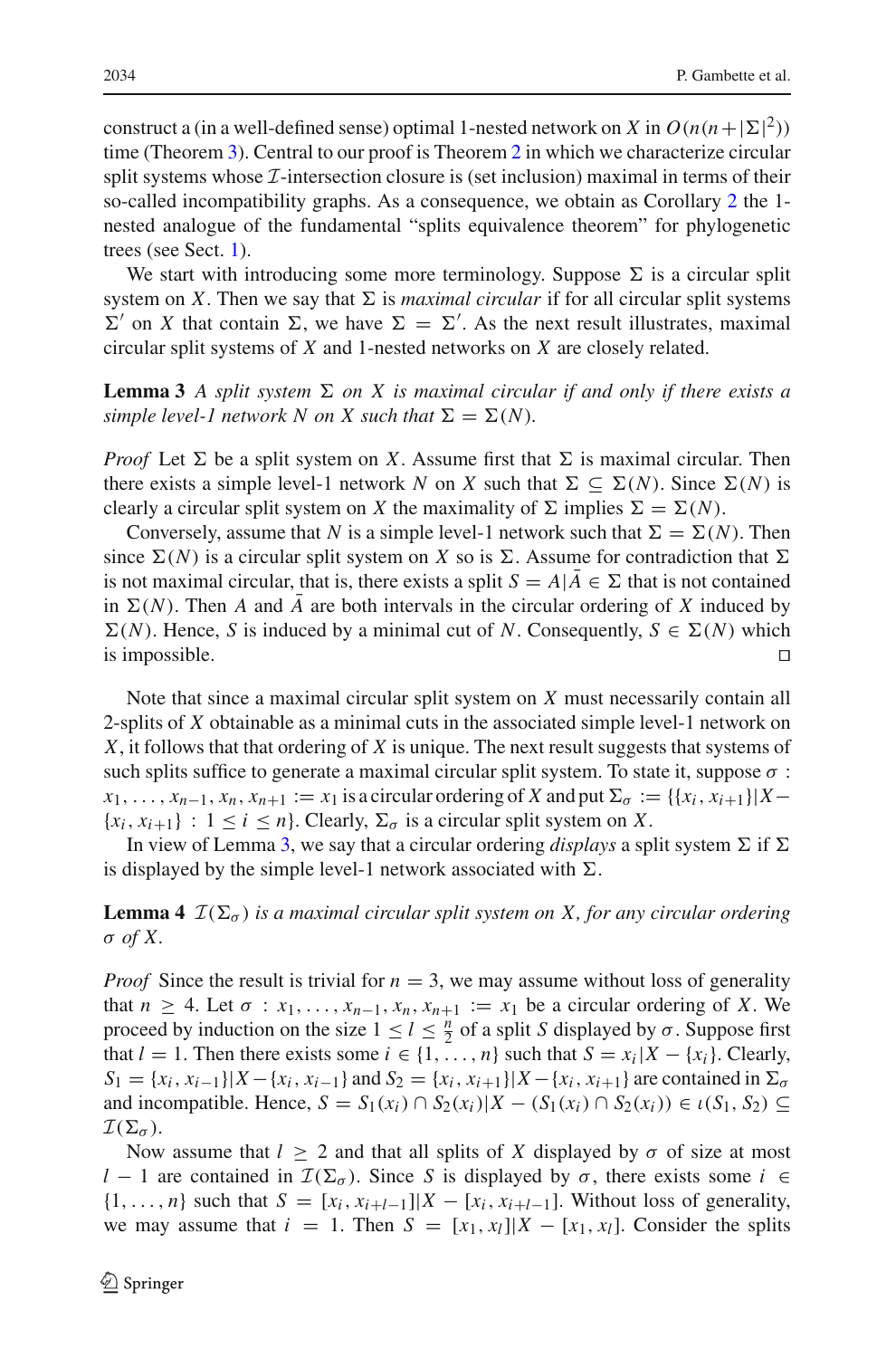$S_1 = [x_1, x_{l-1}][X - [x_1, x_{l-1}]$  and  $S_2 = \{x_{l-1}, x_l\}[X - [x_{l-1}, x_l]$  displayed by  $\sigma$ . By induction,  $S_1$ ,  $S_2 \in \mathcal{I}(\Sigma_\sigma)$  since the size of  $S_2$  is two and that of  $S_1$  is at most *l* − 1. Furthermore, *S*<sub>1</sub> and *S*<sub>2</sub> are incompatible. Since *S* = *S*<sub>1</sub>(*x*<sub>*l*−1</sub>) ∪ *S*<sub>2</sub>(*x*<sub>*l*−1</sub>)|*X* − (*S*<sub>1</sub>(*x*<sub>*l*</sub> + 1) ∈ (*S*<sub>1</sub> (*S*<sub>1</sub>) ∈ (*S*<sub>1</sub> S<sub>2</sub>) ⊂ *T*(*S*<sub>2</sub>) the lemma follows  $(S_1(x_{l-1}) \cup S_2(x_{l-1})) \in \iota(S_1, S_2) \subseteq \mathcal{I}(\Sigma_{\sigma})$ , the lemma follows.

We next employ Lemma [4](#page-12-1) to obtain a sufficient condition on a circular split system  $\Sigma$  for its *I*-intersection closure to be maximal circular. Central to this is the concept of the *incompatibility graph*  $Incomp(\Sigma)$  associated with a split system  $\Sigma$ . The vertex set of that graph is  $\Sigma$  and any two splits of  $\Sigma$  are joined by an edge in *Incomp*( $\Sigma$ ) if they are incompatible. We denote the set of connected components of  $Incomp(\Sigma)$ by  $\pi_0(\Sigma)$  and, by abuse of terminology, refer to the vertex set of an element in  $\pi_0(\Sigma)$ as a *connected component of*  $Incomp(\Sigma)$ *.* For example,  $Incomp(\Sigma_{\sigma})$  is a cycle of length  $|\Sigma_{\sigma}|$  whenever  $n \ge 5$ . Furthermore,  $\Sigma$  is compatible if and only if  $|\Sigma_0| = 1$ holds for all  $\Sigma_0 \in \pi_0(\Sigma)$ .

<span id="page-13-1"></span>We next clarify the relationship between the incompatibility graph and *I*intersection closure of a split system.

**Lemma 5** *Suppose*  $\Sigma$  *is a split system on X. Then for any two distinct connected components*  $\Sigma_1, \Sigma_2 \in \pi_0(\Sigma)$  *and any splits*  $S_1 \in \mathcal{I}(\Sigma_1)$  *and*  $S_2 \in \mathcal{I}(\Sigma_2)$  *we must have that S*<sup>1</sup> *and S*<sup>2</sup> *are compatible.*

*Proof* Assume for contradiction that there exist two connected components  $\Sigma_1$ ,  $\Sigma_2$   $\in$  $\pi_0(\Sigma)$  and splits  $S_1 \in \mathcal{I}(\Sigma_1)$  and  $S_2 \in \mathcal{I}(\Sigma_2)$  such that  $S_1$  and  $S_2$  are incompatible. Then  $S_1 \in \Sigma_1$  and  $S_2 \in \Sigma_2$  cannot both hold as otherwise  $\Sigma_1 = \Sigma_2$ . Assume without loss of generality that  $S_1 \notin \Sigma_1$ . Let  $\Sigma^0 := \Sigma_1 \subsetneq \Sigma^1 \subsetneq \ldots \subsetneq \Sigma^k := \mathcal{I}(\Sigma_1), k \geq 1$ , be a finite sequence such that, for all  $1 \le i \le k$ , a split in  $\Sigma^{i}$  either belongs to  $\Sigma^{i-1}$ or is an *I*-intersection between two splits  $S, S' \in \Sigma^{i-1}$  and  $\iota(S, S') \nsubseteq \Sigma^{i-1}$ . Then, there exists some  $i^* > 0$  such that  $S_1 \in \Sigma^{i^*} - \Sigma^{i^* - 1}$ . After possibly renaming  $S_1$ , we may assume without loss of generality that *i*<sup>\*</sup> is such that for all  $1 \le i \le i^* - 1$  there exists no split in  $\Sigma^{i}$  that is incompatible with  $S_2$ . Hence, there must exist two splits *S* and *S*<sup> $\prime$ </sup> in  $\Sigma^{i^* - 1}$  distinct such that *S*<sub>1</sub> ∈ *ι*(*S*, *S*<sup> $\prime$ </sup>). Since *S*<sub>2</sub> and *S*<sub>1</sub> are incompatible, it follows that  $S_2$  is incompatible with one of  $S$  and  $S'$ , which is impossible by the choice of  $i^*$ .

Armed with this result, we next relate for a split system  $\Sigma$  the sets  $\pi_0(\mathcal{I}(\Sigma))$ and  $\pi_0(\Sigma)$  in Lemma [6.](#page-13-0) In particular, we show that  $\mathcal{I}(\Sigma)$  can be obtained as the intersection closure of the connected components of  $Incomp(\Sigma)$ . Also, the set of connected components of  $\mathcal{I}(\Sigma)$  can be obtained as the connected components of the intersection closure of the connected components of  $Icomp(\Sigma)$ .

<span id="page-13-0"></span>**Lemma 6** Suppose  $\Sigma$  is a split system on X. Then the following hold

(*i*) 
$$
\mathcal{I}(\Sigma) = \bigcup_{\Sigma_0 \in \pi_0(\Sigma)} \mathcal{I}(\Sigma_0).
$$
  
(*ii*)  $\pi_0(\mathcal{I}(\Sigma_0)) \subseteq \pi_0(\mathcal{I}(\Sigma)),$  for all  $\Sigma_0 \in \pi_0(\Sigma)$ . In particular,

$$
\pi_0(\mathcal{I}(\Sigma)) = \bigcup_{\Sigma_0 \in \pi_0(\Sigma)} \pi_0(\mathcal{I}(\Sigma_0)).
$$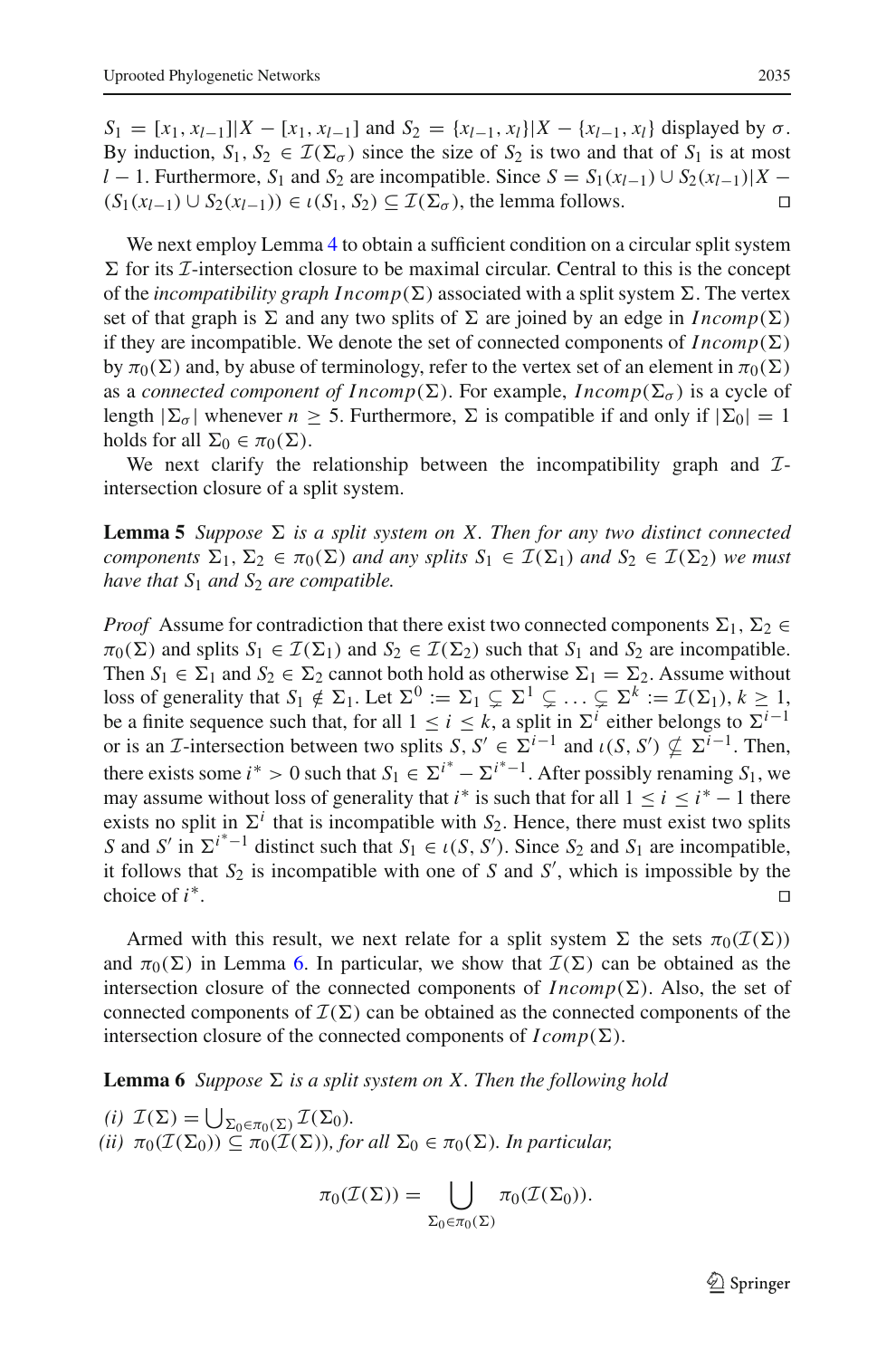$\Box$ 

- *Proof* (i) Let  $\Sigma_0 \in \pi_0(\Sigma)$  and put  $\mathcal{A} := \bigcup_{\Sigma' \in \pi_0(\Sigma)} \mathcal{I}(\Sigma')$ . Note that since  $\Sigma =$  $\bigcup_{\Sigma' \in \pi_0(\Sigma)} \Sigma'$ , we trivially have  $\Sigma \subseteq \mathcal{A} \subseteq \mathcal{I}(\Sigma)$ . To see that  $\mathcal{I}(\Sigma) \subseteq \mathcal{A}$  note that Lemma [5](#page-13-1) implies that any two incompatible splits in *A* must be contained in the same connected component of  $\mathcal{I}(\Sigma)$  and so must be their *I*-intersection. Hence, A is *I*-intersection closed. Since  $\Sigma \subseteq A$  we also have  $\mathcal{I}(\Sigma) \subseteq \mathcal{I}(A) = A$ . Thus  $\mathcal{A} = \mathcal{I}(\Sigma).$
- (ii) Suppose  $\Sigma_0 \in \pi_0(\Sigma)$  and let  $A \in \pi_0(\mathcal{I}(\Sigma_0))$ . To establish that  $A \in \pi_0(\mathcal{I}(\Sigma))$ note that since *A* is connected in  $Incomp(\mathcal{I}(\Sigma_0))$  it also is connected in *Incomp*( $I(\Sigma)$ ). Hence, it suffices to show that every split in *A* is compatible with every split in  $\mathcal{I}(\Sigma) - A$ . Suppose  $S_1 \in A$  and  $S_2 \in \mathcal{I}(\Sigma) - A =$  $(\mathcal{I}(\Sigma) - \mathcal{I}(\Sigma_0)) \cup (\mathcal{I}(\Sigma_0) - \mathcal{A})$ . If  $S_2 \in \mathcal{I}(\Sigma_0) - \mathcal{A}$ , then, by definition,  $S_1$ and  $S_2$  are compatible. So assume that  $S_2 \in \mathcal{I}(\Sigma) - \mathcal{I}(\Sigma_0)$ . Then Lemma [6\(](#page-13-0)i) implies that  $S_2$  is compatible with every split in  $\mathcal{I}(\Sigma_0)$  and, thus, with  $S_1$  as  $\mathcal{P}\mathcal{A}\subseteq\mathcal{I}(\Sigma_0).$

To establish the next result which is central to Theorem [3,](#page-16-0) we require a further notation. Suppose  $\Sigma$  is a split system on *X*. Then we denote by  $\Sigma^-$  the split system obtained from  $\Sigma$  by deleting all trivial splits on X.

<span id="page-14-0"></span>**Theorem 2** *Let*  $\Sigma$  *be a circular split system on X. Then*  $\mathcal{I}(\Sigma)$  *is a maximal circular split system on X if and only if the following two conditions hold:*

*(i)* for all *x*, *y* ∈ *X* distinct, there exists some  $S \in \Sigma^-$  such that  $S(x) \neq S(y)$ , (*ii*)  $Incomp(\Sigma^-)$  *is connected.* 

*Moreover, if (i) and (ii) hold then there exists an unique, up to isomorphism and partial resolution, simple 1-nested network*  $N$  *on*  $X$  *such that*  $\Sigma \subseteq \Sigma(N)$ *.* 

*Proof* Let  $\sigma : x_1, \ldots, x_n, x_{n+1} := x_1$  denote an underlying circular ordering of *X* for  $\Sigma$ . Assume first that (i) and (ii) hold. We first show that  $\mathcal{I}(\Sigma^-)$  is maximal circular. To this end, it suffices to show that  $\Sigma_{\sigma} \subseteq \mathcal{I}(\Sigma^{-})$  since this implies that  $\mathcal{I}(\Sigma_{\sigma}) \subseteq \mathcal{I}(\mathcal{I}(\Sigma^{-})) \subseteq \mathcal{I}(\mathcal{I}(\Sigma)) = \mathcal{I}(\Sigma)$ . Combined with the fact that, in view of Lemma [4,](#page-12-1)  $\mathcal{I}(\Sigma_{\sigma})$  is maximal circular, it follows that  $\mathcal{I}(\Sigma_{\sigma}) = \mathcal{I}(\Sigma^{-}) = \mathcal{I}(\Sigma)$ . Hence,  $\mathcal{I}(\Sigma)$  is maximal circular.

Assume for contradiction that there exists some  $i \in \{1, \ldots, n\}$  such that the split  $S^* = x_i x_{i+1} | x_{i+2}, \dots, x_{i-1}$  of  $\Sigma_2$  is not contained in  $\mathcal{I}(\Sigma)$ . Then, by assumption, there exist two splits *S* and *S'* in  $\Sigma$  such that  $S(x_i) \neq S(x_{i-1})$  and  $S'(x_{i+1}) \neq$  $S'(x_{i+2})$ . Let  $P_{SS'}$  denote a shortest path in *Incomp*( $\Sigma$ ) joining *S* and *S'*. Without loss of generality, let *S* and *S'* be such that the path  $P_{SS'}$  is as short as possible. Let  $S_0 = S, S_1, \ldots, S_k = S'$  denote that path. The next lemma is central to the proof

<span id="page-14-1"></span>**Lemma 7** *For all*  $0 \leq j \leq k$ *, we have*  $S_i(x_i) = S_i(x_{i+1})$ *.* 

*Proof* First observe that  $S_i(x_i) = S_i(x_{i-1})$  and  $S_i(x_{i+1}) = S_i(x_{i+2})$  must hold for all  $0 < j < k$ . Indeed, if there existed some  $j \in \{1, ..., k-1\}$  such that  $S_i(x_i) \neq$  $S_j(x_{i-1})$  then the path  $S_j$ ,  $S_{j+1}$ , ...,  $S_k$  would be shorter than  $P_{SS'}$ , in contradiction to the choice of *S* and *S'*. Similar arguments also imply that  $S_j(x_{i+1}) = S_j(x_{i+2})$ holds for all *j* ∈ {1, ..., *k* − 1}.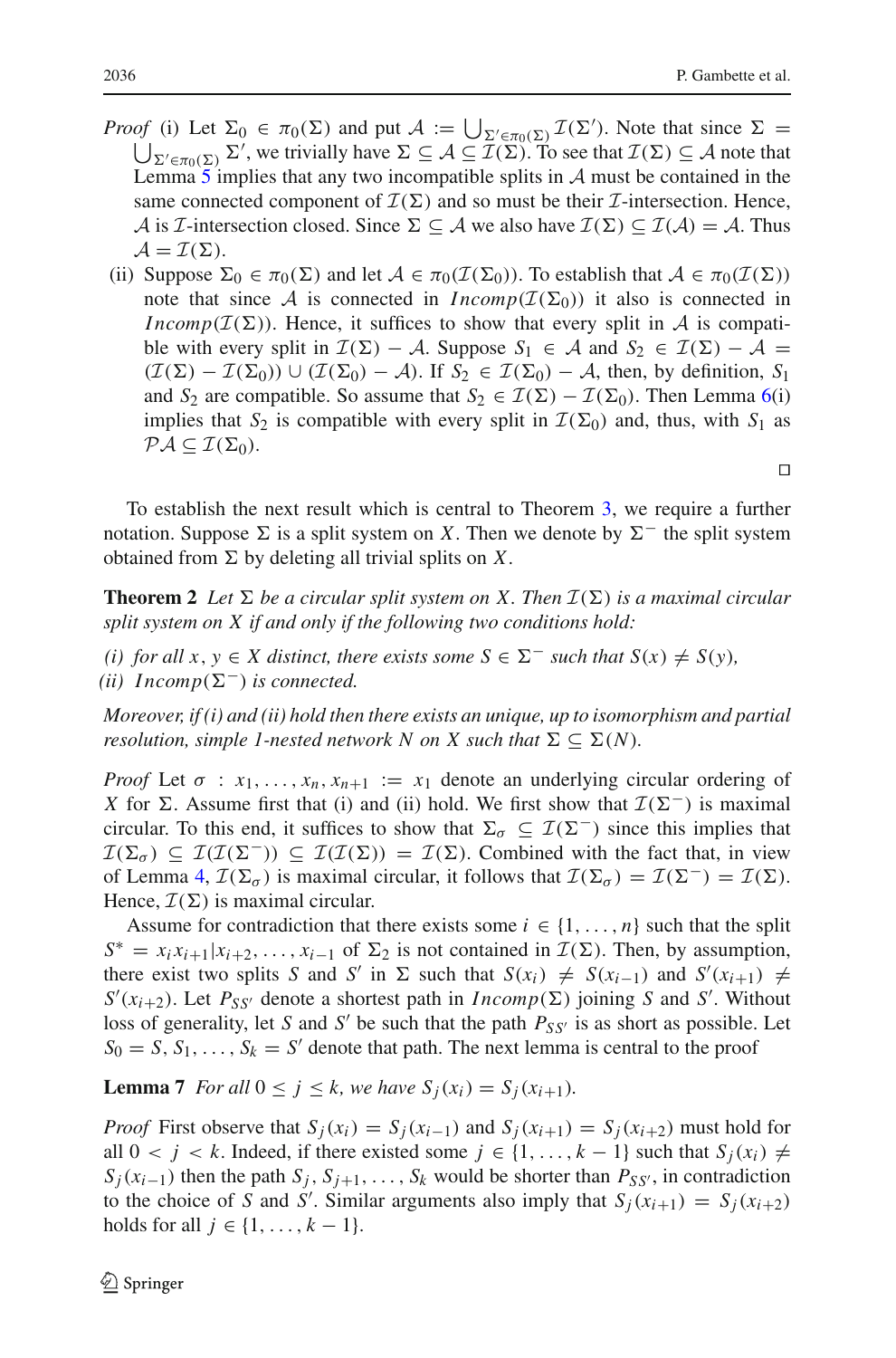Assume for contradiction that there exists  $0 \leq j \leq k$  such that  $S_i(x_i) \neq S_j(x_{i+1})$ . Without loss of generality, we may assume that, for all  $0 \le l \le j-1$ , we have  $S_l(x_i) =$  $S_l(x_{i+1})$ . Then since a trivial split cannot be incompatible with any other split on *X* we cannot have  $j \in \{0, k\}$ . Thus, the splits  $S_{j-1}$  and  $S_{j+1}$  must exist. Note that they cannot be incompatible, since otherwise the path from *S* to *S'* obtained by deleting  $S_j$  from  $P_{SS'}$  is shorter than  $P_{SS'}$  which is impossible. So  $S_{j-1}$  and  $S_{j+1}$  must be compatible. Clearly,  $x_i \in S_{i+1}(x_i) \cap S_{i-1}(x_i)$ . We next establish that  $\overline{S_{i+1}(x_i)} \cap \overline{S_{i-1}(x_i)} = \emptyset$ cannot hold implying that either  $S_{i+1}(x_i) \cap \overline{S_{i-1}(x_i)} = \emptyset$  or  $\overline{S_{i+1}(x_i)} \cap S_{i-1}(x_i) = \emptyset$ .

Indeed, let  $q \in \{1, ..., n\}$  such that  $S_j = x_{i+1} \dots x_q | x_{q+1} \dots x_i$ . We claim that *x<sub>q</sub>* ∈ *S*<sub>*i*+1</sub>(*x<sub>i</sub>*) ∩ *S*<sub>*i*+1</sub>(*x<sub>i</sub>*). Assume by contradiction that  $x_q$  ∈ *S*<sub>*i*-1</sub>(*x<sub>i</sub>*) and that *i* ≤ *q*. Then  $S_{j-1}(x_i)$  is an interval of *X* containing {*x<sub>i</sub>*, *x<sub>q</sub>*}. Hence, either  $S_{j-1}(x_i)$  ⊇ [*xi*, *xq* ] ⊇ *Sj*(*xi*+1) or *Sj*−1(*xi*) ⊇ [*xq* , *xi*] ⊇ *Sj*(*xi*). But both are impossible in view of the fact that  $S_{i-1}$  and  $S_i$  are incompatible.

Now assume that  $S_{i+1}(x_i) ∩ S_{i-1}(x_i) = ∅$ , that is,  $S_{i+1}(x_i) ⊆ S_{i-1}(x_i)$ . We postulate that then  $S_{i+1}(x_i) \subseteq S_0(x_i)$  must hold which is impossible since  $x_{i-1} \in$  $S_{j+1}(x_i)$  and  $S_0(x_i) \neq S_0(x_{i-1})$ . Indeed, the choice of *S* and *S'* implies that  $S_{j+1}$ and *S<sub>l</sub>* must be compatible, for all  $0 \le l \le j - 2$  $0 \le l \le j - 2$ . By Lemma 2 applied to  $S_{j-1}$ , *S*<sub>*j*−2</sub>, and *S*<sub>*j*+1</sub>, it follows that *S*<sub>*j*+1</sub>(*x<sub>i</sub>*) ⊆ *S*<sub>*j*−2(*x<sub>i</sub>*) or *S*<sub>*j*−2(*x<sub>i</sub>*) ⊆ *S*<sub>*j*+1</sub>(*x<sub>i</sub>*). In the</sub></sub> latter case, we obtain *S<sub>j</sub>*−2(*x<sub>i</sub>*) ⊆ *S<sub>j−1</sub>*(*x<sub>i</sub>*) which is impossible since *S<sub>j−1</sub>* and *S<sub>j−2</sub>* are incompatible. Thus,  $S_{i+1}(x_i) \subseteq S_{i-2}(x_i)$ . Repeated application of this argument implies that, for all 0 ≤ *l* ≤ *j* − 2, we have  $S_{i+1}(x_i)$  ⊆  $S_l(x_i)$ , as required.

Finally, assume that  $S_{i-1}(x_i) \cap \overline{S_{i+1}(x_i)} = \emptyset$ , that is,  $S_{i-1}(x_i) \subseteq S_{i+1}(x_i)$ . Then similar arguments as in the previous case imply that  $S_{i-1}(x_i) \subseteq S_k(x_i)$ . But this is impossible since *xi*+1, *xi*+<sup>2</sup> ∈ *Sj*−1(*xi*) and *Sk* (*xi*) = *Sk* (*xi*+1) = *Sk* (*xi*+2). Thus,  $S_i(x_i) = S_j(x_{i+1})$  must hold for all  $0 \le j \le k$ . This concludes the proof of Lemma [7.](#page-14-1)  $\Box$ 

Continuing with the proof of Theorem [2,](#page-14-0) we claim that the splits

$$
T_j := T_{j-1}(x_i) \cap S_j(x_i) | \overline{T_{j-1}(x_i)} \cup \overline{S_j(x_i)}
$$

where  $j \in \{1, ..., k\}$  and  $T_0 := S_0$  are contained in  $\mathcal{I}(\Sigma)$ . Assume for contradiction that there exists some  $j \in \{0, ..., k\}$  such that  $T_j \notin \mathcal{I}(\Sigma)$ . Then  $j \neq 0$  because  $S \in \mathcal{I}(\Sigma)$ , and  $j \neq 1$  since  $T_1 \in \iota(S, S_1)$  and  $S, S_1 \in \Sigma$ . Without loss of generality, we may assume that *j* is such that for all  $1 \le l \le j - 1$ , we have  $T_l \in \mathcal{I}(\Sigma)$ . Then *T*<sub>*j*−1</sub> and *S<sub>j</sub>* cannot be incompatible and so  $T_{j-1}(x_i) \subseteq S_j(x_i)$ , or  $S_j(x_i) \subseteq T_{j-1}(x_i)$ , or  $\overline{S_j(x_i)}$  ⊆  $T_{j-1}(x_i)$  must hold. But  $S_j(x_i)$  ⊆  $T_{j-1}(x_i)$  cannot hold since then *S*<sub>*j*−1</sub>(*x<sub>i</sub>*) ⊆  $\overline{T_{j-2}(x_i)}$  ∪  $\overline{S_{j-1}(x_i)} = \overline{T_{j-1}(x_i)} \subseteq \overline{S_j(x_i)}$  which is impossible as  $S_{j-1}$ and *S<sub>i</sub>* are incompatible. Also,  $\overline{S_i(x_i)} \subseteq T_{i-1}(x_i)$  cannot hold since then  $\overline{S_i(x_i)} \subseteq$  $T_{j-1}(x_i) = T_{j-2}(x_i) \cap S_{j-1}(x_i) \subseteq S_{j-1}(x_i)$  which is again impossible as  $S_{j-1}$  and  $S_j$ are incompatible. Thus,  $T_{i-1}(x_i) \subseteq S_i(x_i)$  and so  $T_i(x_i) = T_{i-1}(x_i)$ . Consequently,  $T_j = T_{j-1} \in \mathcal{I}(\Sigma)$  which is also impossible and therefore proves the claim. Thus,  $T_j \in \mathcal{I}(\Sigma)$ , for all  $0 \leq j \leq k$ . Combined with Lemma [7,](#page-14-1) it follows that, for all  $0 \leq j \leq k$ , we also have  $T_i(x_i) = T_i(x_{i+1})$ . Consequently,  $\{x_i, x_{i+1}\} \subseteq T_k(x_i)$ . Combined with the facts that  $T_k(x_i)$  is an interval on *X* and  $x_{i-1} \notin S_0(x_i)$ , and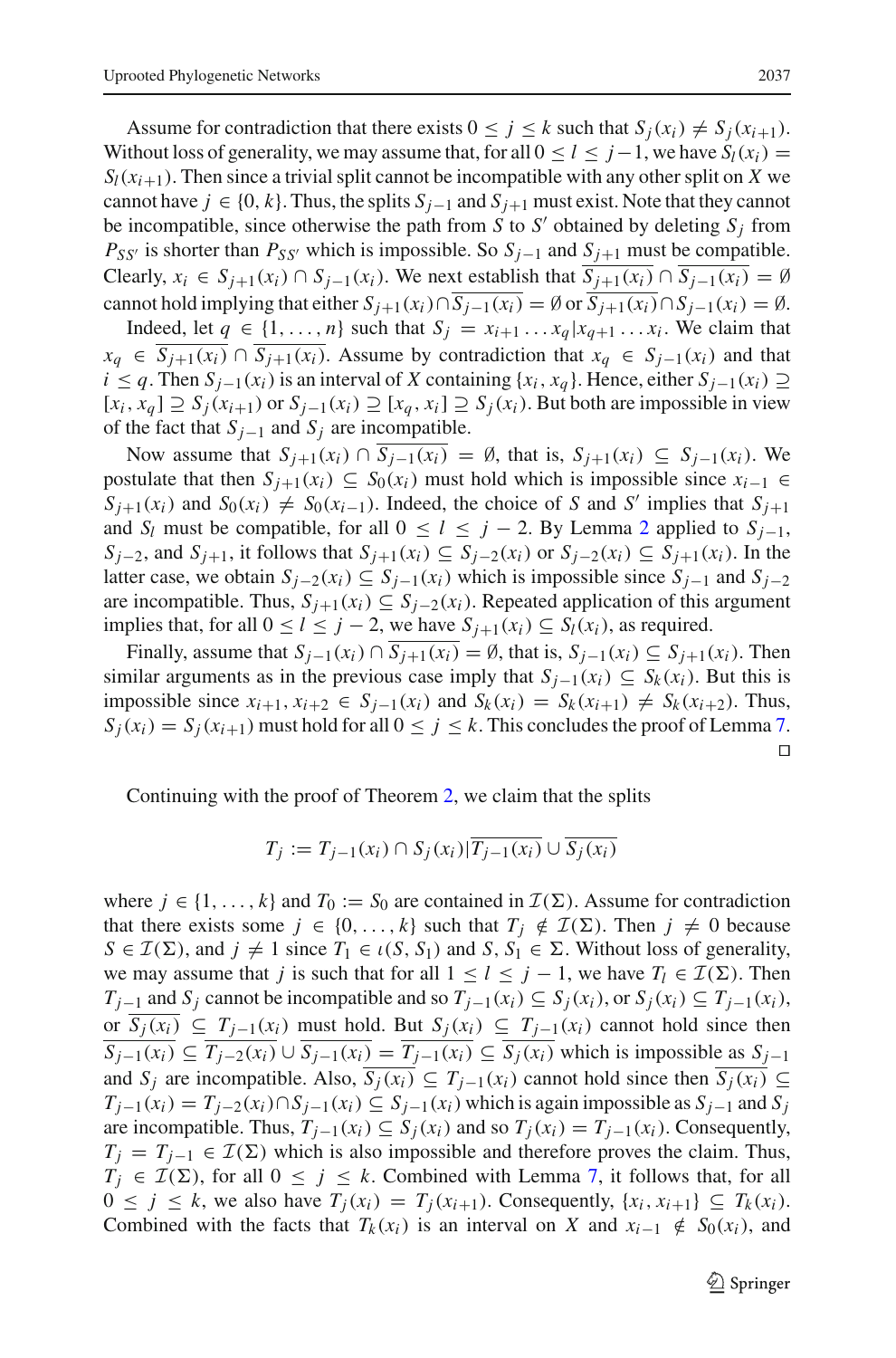similarly,  $x_{i+2} \notin S_k(x_i)$  it follows that  $\{x_i, x_{i+1}\} = T_k(x_i)$ . Hence,  $S^* = T_k \in \mathcal{I}(\Sigma)$ , which is impossible. Thus,  $\Sigma_{\sigma} \subseteq \mathcal{I}(\Sigma^{-})$  and so  $\mathcal{I}(\Sigma_{\sigma}) = \mathcal{I}(\Sigma^{-})$ .

Conversely, assume that  $\mathcal{I}(\Sigma)$  is maximal circular. Then  $\mathcal{I}(\Sigma)$  clearly satisfies Properties (i) and (ii) that is, for all  $x, y \in X$  distinct there exists some  $S \in \mathcal{I}(\Sigma)^{-}$ such that  $S(x) \neq S(y)$  and  $Incomp(\mathcal{I}(\Sigma)^{-})$  is connected. We need to show that  $\Sigma$ also satisfies Properties (i) and (ii). Assume for contradiction that  $\Sigma$  does not satisfy Property (i). Then there exist *x*,  $y \in X$  distinct such that for all splits  $S \in \Sigma^-$ , we have  $S(x) = S(y)$ . Let  $S \in \mathcal{I}(\Sigma)$  such that  $S(x) \neq S(y)$  and let  $S_1, S_2, \ldots, S_l = S$  denote a sequence in  $\mathcal{I}(\Sigma)$  such that  $S_i \in \iota(S_{i-1}, S_{i-2})$ , for all  $3 \leq i \leq l$ . Without loss of generality, we may assume that *l* is such that  $S_i(x) = S_i(y)$ , for all  $3 \le i \le l-1$ . Then  $S_i(x) = S_j(y)$ , for all  $j \in \{l - 1, l - 2\}$  and thus  $S(x) = S(y)$  which is impossible.

Next, assume for contradiction that  $\Sigma$  does not satisfy Property (ii). Let  $\Sigma_1$  and  $\Sigma_2$  denote two disjoint connected components of *Incomp*( $\Sigma^-$ ). For  $i = 1, 2$ , let  $A_i \in \pi_0(\mathcal{I}(\Sigma_i)^-)$  such that  $\Sigma_i \subseteq A_i$ . Then,  $2 \leq |\Sigma_i| \leq |A_i|$ , for all  $i = 1, 2$ . Com-bined with Lemma [6\(](#page-13-0)ii), we obtain  $A_1, A_2 \in \pi_0(\mathcal{I}(\Sigma)^-)$ . Since *Incomp*( $\mathcal{I}(\Sigma)^-$ ) is connected, it follows for *i* = 1, 2 that  $A_i \subseteq \mathcal{I}(\Sigma_i)^{-} \subseteq \mathcal{I}(\Sigma)^{-} = A_i$ . Thus,  $\mathcal{I}(\Sigma_1)^{-} = \mathcal{I}(\Sigma^{-}) = \mathcal{I}(\Sigma_2)^{-}$  and so the incompatibility graphs  $Incomp(\mathcal{I}(\Sigma_1)^{-})$ , *Incomp*( $I(\Sigma)^{-}$ ) and *Incomp*( $I(\Sigma_2)^{-}$ ) all coincide. Suppose  $S \in \Sigma_1$  and  $S' \in \Sigma_2$ and let *P* denote a shortest path in  $Incomp(\mathcal{I}(\Sigma)^-)$  joining *S* and *S'*. Then there must exist incompatible splits *S* and *S'* in *P* such that  $S \in \Sigma_1 \subseteq \mathcal{I}(\Sigma_1)$ <sup>-</sup> and  $S' \in I(\Sigma_1)^{-} = I(\Sigma_2)^{-}$  which is impossible in view of Lemma [5.](#page-13-1)

The remainder of the theorem follows from the facts that, by Lemma [4,](#page-12-1)  $\mathcal{I}(\Sigma)$  is maximal circular that, by Lemma [3,](#page-12-0) there exists a simple level-1 network *N* such that  $\mathcal{I}(\Sigma) = \Sigma(N)$ , that, by Corollary [1\(](#page-8-1)ii), a 1-nested network displays  $\mathcal{I}(\Sigma)$  if and only if it displays  $\Sigma$ , and that the split system  $\Sigma_{\sigma}$  uniquely determines the underlying circular ordering of *X*.

<span id="page-16-0"></span>Armed with this characterization, we are now ready to establish Theorem [3.](#page-16-0)

**Theorem 3** *Given a circular split system*  $\Sigma$  *on X, it is possible to build, in time*  $O(n(n + |\Sigma|^2))$ , a 1-nested network N on X such that  $\Sigma \subseteq \Sigma(N)$  holds and  $|\Sigma(N)|$ *is minimal. Furthermore, N is unique up to isomorphism and partial resolution.*

*Proof* Suppose  $\Sigma$  is a circular split system on *X*. Put {*V*<sub>1</sub>, ..., *V*<sub>l</sub>} =  $\pi_0(\Sigma)$ . Without loss of generality, we may assume that there exists some  $j \in \{1, ..., l\}$  such that  $|V_i| = 1$  holds for all  $1 \le i \le j - 1$  and  $|V_i| \ge 2$  for all  $j \le i \le l$ . Since *Incomp*( $\Sigma$ ) has  $l - j + 1$  connected components with at least two vertices there exist  $l - j + 1$ simple 1-nested networks  $N_i$  such that  $V_i \subseteq \Sigma(C_i)$  holds for the unique cycle  $C_i$  of  $N_i$ . By Theorem [2,](#page-14-0) it follows for all  $j \le i \le l$  that  $\Sigma(C_i) = \mathcal{I}(V_i)$  and that  $Q_i \subseteq \mathcal{I}(V_i)$ , where  $Q_i$  denotes the set of m-splits of  $C_i$ .

We claim that the split system  $\Sigma'$  on *X* given by

$$
\Sigma' = \bigcup_{i=1}^{j-1} V_i \cup \bigcup_{i=j}^{l} Q_i \cup \bigcup_{x \in X} \{x | X - x\}
$$

is compatible. Since  $\Sigma$  is circular, there exists a 1-nested network *N* on *X* such that  $\Sigma \subseteq \Sigma(N)$ . Without loss of generality, we may assume that *N* is such that  $|\Sigma(N)|$  is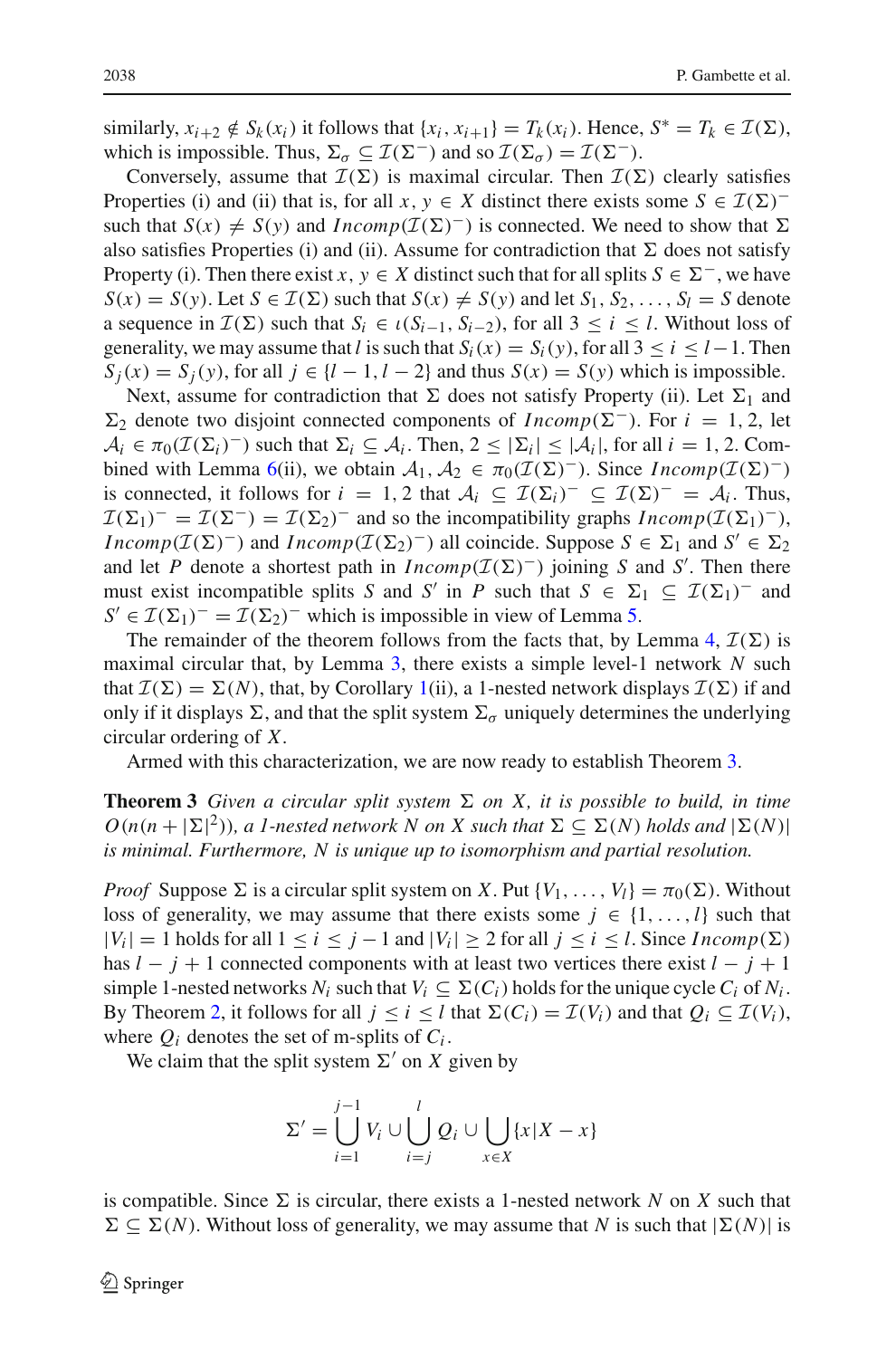minimal among such networks. For clarity of exposition, we may furthermore assume that *N* is maximal partially resolved. Then for all  $j \leq i \leq l$  there exists a cycle  $Z_i$  in *N* such that  $V_i$  ⊆  $\Sigma(Z_i)$ . In fact,  $\mathcal{I}(V_i) = \Sigma(Z_i)$  must hold for all such *i*. Combined with the minimality of  $\Sigma(N)$ , it follows that there exists a one-to-one correspondence between the cycles of *N* and the set  $A := \mathcal{I}(V_i) : \{j \leq i \leq l\}$  that maps a cycle *C* of *N* to the split system  $\Sigma_C \in \mathcal{A}$  such that for some  $i^* \in \{j,\ldots,l\}$  we have  $\Sigma_C = \mathcal{I}(V_{i^*})$ and *V<sub>i</sub>*∗ ⊆  $\Sigma$ (*C*). Furthermore, for all  $1 \le i \le j - 1$  there exists a cut edge *e<sub>i</sub>* of *N* such that the split  $S_e$  induced on *X* by deleting  $e_i$  is the unique element in  $V_i$ .

Let  $T(N)$  denote the phylogenetic tree on  $X$  obtained from  $N$  by first shrinking every cycle *Z* of *N* to a vertex  $v_Z$  and then suppressing all resulting degree two vertices. Since this operation clearly preserves the splits in  $Q_i$ ,  $j \leq i \leq l$ , and also does not affect the cut edges of  $N$  (in the sense that a cut edge of  $T(N)$  might correspond to a path in *N* of length at most 3 involving a cut edge of *N* and one or two m-splits), it follows that  $\Sigma' = \Sigma(T(N))$ . Since any split system displayed by a phylogenetic tree is compatible, the claim follows.

Since, in addition,  $\Sigma'$  also contains all trivial splits on *X*, it follows by the "splits" equivalence theorem" (see Sect. [1\)](#page-1-1) that there exists a unique (up to isomorphism) phylogenetic tree *T* on *X* such  $\Sigma(T) = \Sigma'$ . Hence, *T*(*N*) and *T* must be isomorphic. But then reversing the aforementioned cycle-shrinking operation that gave rise to  $T(N)$  results in a 1-nested network  $N'$  on  $X$  such that  $\Sigma(N) = \Sigma(N')$ . Consequently,  $N'$  and *N* are isomorphic and so  $\Sigma \subseteq \Sigma(N')$ . Note that similar arguments also imply that *N* is unique up to partial resolution and isomorphism.

To see the remainder of the theorem, note first that finding  $Incomp(\Sigma)$  can be accomplished in  $O(n|\Sigma|^2)$  time. Combined with the facts that *X* has at most *n* cycles and any binary unrooted phylogenetic tree on *X* has  $2n - 3$  cut edges it follows that *N*<sup> $\prime$ </sup> can be constructed in  $O(n^2 + n|\Sigma|^2)$  time.

<span id="page-17-0"></span>In consequence of Theorems [1](#page-8-0) and [3,](#page-16-0) we obtain the 1-nested analogue of the "splits equivalence theorem" for phylogenetic trees (see Sect. [1\)](#page-1-1).

**Corollary 2** *Suppose*  $\Sigma$  *is a split system on X that contains all trivial splits of X. Then* there exists a 1-nested network N on X such that  $\Sigma = \Sigma(N)$  if and only if  $\Sigma$  is circular *and I-intersection closed. Moreover, if such a network N exists, then it is unique up to isomorphism and partial resolution and can be constructed in*  $O(n(n + |\Sigma|^2))$  *time.* 

As observed in Sect. [2,](#page-3-0) a 1-nested network also induces a multi-set of splits. This raises the question of an 1-nested analogue of the "splits equivalence theorem" (see Sect. [1\)](#page-1-1) for such collections. We will settle this question elsewhere.

#### <span id="page-17-1"></span>**5 Optimality and the Buneman Graph**

In this section, we investigate the interplay between the Buneman graph  $G(\Sigma)$  associated with a circular split system  $\Sigma$  and a 1-nested network displaying  $\Sigma$ . More precisely, we first associate with a circular split system  $\Sigma$  a certain subgraph of  $G(\Sigma)$ which we obtain by replacing each block of  $G(\Sigma)$  by a structurally simpler graph which we call a marguerite. As it turns out, marguerites hold the key for constructing optimal 1-nested networks from circular split systems.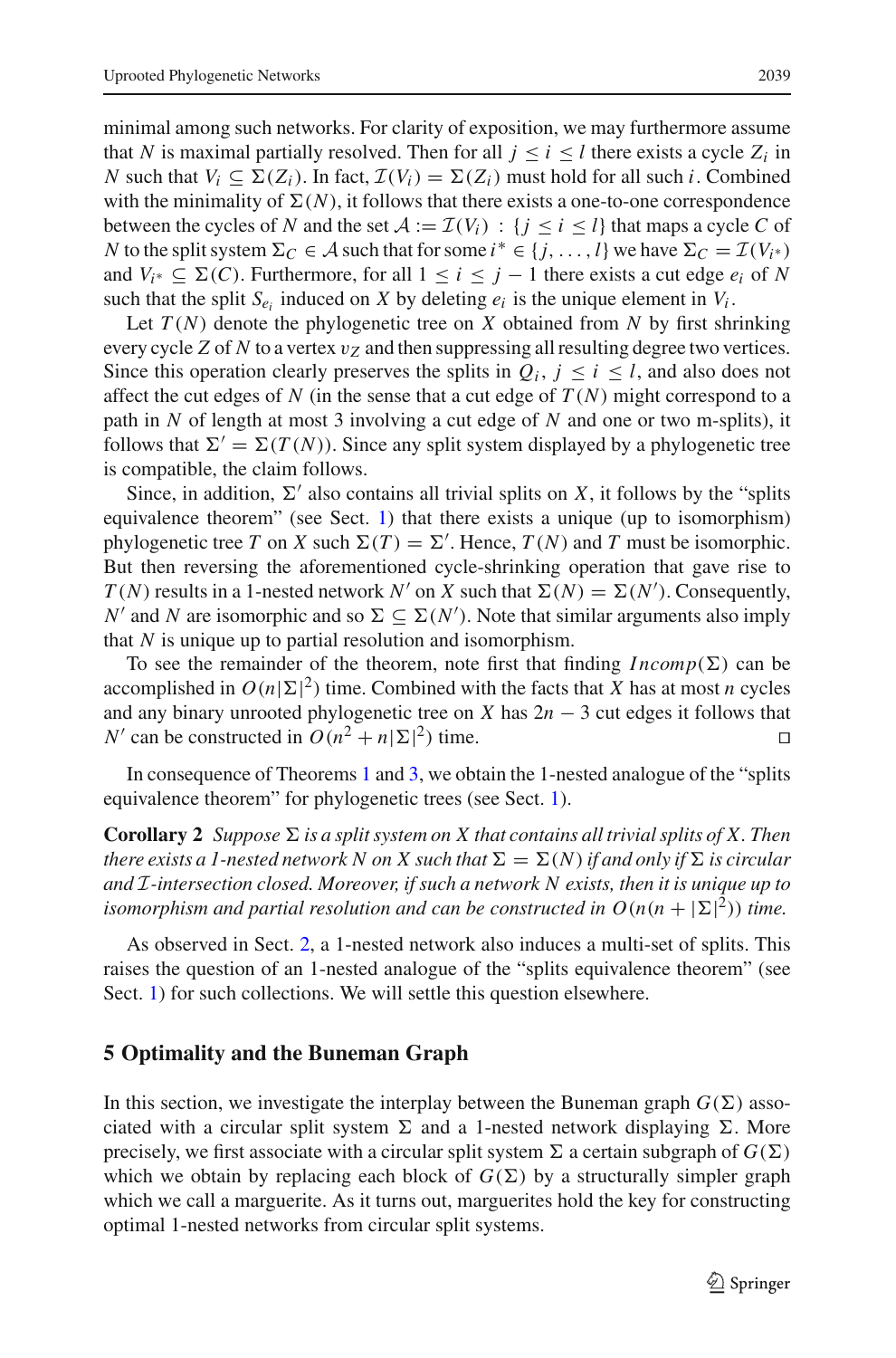#### **5.1 Marguerites and Blocks**

In this section, we first focus on the Buneman graph of a maximal circular split system and then introduce and study the novel concept of a marguerite.We start with collecting some relevant results.

For  $\Sigma$  a split system on *X*, the following five properties of  $G(\Sigma)$  are well known (see, e.g., [Dress et al.](#page-25-9) [\(2012](#page-25-9)), Chapter 4).

- (Bi) The split system  $\Sigma(G(\Sigma))$  Bu-displayed by  $G(\Sigma)$  is  $\Sigma$ .
- (Bii) For  $\phi \in V(\Sigma)$  let min( $\phi(\Sigma)$ ) denote the set inclusion minimal elements in  $\phi(\Sigma) := {\phi(S) : S \in \Sigma}$  and let  $\Sigma^{(\phi)}$  denote the set of pre-images of the elements in min( $\phi(\Sigma)$ ) under  $\phi$ . Then a vertex  $\psi \in V(\Sigma)$  is adjacent with  $\phi$ if and only if there exists some split  $S^* \in \Sigma^{(\phi)}$  such that  $\psi(S^*) = \overline{\phi(S^*)}$  and  $\psi(S) = \phi(S)$ , otherwise. In particular,  $|\Sigma^{(\phi)}|$  is the degree of  $\phi$  in  $G(\Sigma)$ .
- (Biii) In case  $\Sigma$  contains all trivial splits on X, then  $\Sigma$  is compatible if and only if, when identifying each Kuratowski map  $\phi_x$  with its underlying element  $x \in X$ ,  $G(\Sigma)$  is a unrooted phylogenetic tree on *X* for which  $\Sigma(G(\Sigma)) = \Sigma$  holds. Moreover, and up to isomorphism,  $G(\Sigma)$  is unique.

Note that for any two distinct compatible splits *S* and *S'* of *X* there must exist a unique subset  $A \in S \cup S'$ , say  $A \in S$ , such that  $A \cap A' \neq \emptyset$  holds for all  $A' \in S'$ . Denoting that subset by  $max(S|S')$ , we obtain

- (Biv) For  $\Sigma'$ ,  $\Sigma'' \in \pi_0(\Sigma)$  distinct we have max(*S'*|*S''*) = max(*S'*|*S'''*), for all  $S' \in \Sigma'$  and all  $S'', S''' \in \Sigma''$ . In consequence, max $(S' | \Sigma'') := \max(S' | S'')$  is well defined where  $S' \in \Sigma'$  and  $S'' \in \Sigma''$  [\(Dress et al. 2012,](#page-25-9) Section 5).
- (Bv) The blocks of  $G(\Sigma)$  are in 1–1 correspondence with the connected components of *Incomp*( $\Sigma$ ). More precisely, the map  $\Theta : \pi_0(\Sigma) \to \mathfrak{B}((G(\Sigma)) : \Sigma_0 \mapsto$  $B(\Sigma_0) := \{ \phi \in V(\Sigma) : \phi(S) = \max(S|\Sigma_0) \text{ holds for all } S \in \Sigma - \Sigma_0 \} \text{ is a }$ bijection [\(Dress et al. 2011,](#page-25-8) Theorem 5.1) where  $\mathfrak{B}(G(\Sigma))$  denotes the set of blocks of  $G(\Sigma)$ .

To illustrate these definitions, consider again the Buneman graph depicted in Fig. [1c](#page-1-0) and the splits  $S = 78|1...6$  and  $S' = 18|2...7$  both of which are Bu-displayed by that graph. Then for the marked vertex  $\phi$ , we have  $\phi(S) = \{7, 8\}$ . The block marked  $B_1$  in that figure corresponds via  $\Theta$  to the connected component  $\Sigma_0 = \{S, S'\}$  and  $max(S'|\Sigma_0) = X - \{2, 3, 4\}.$ 

For the following, assume that  $k \geq 4$  and that  $Y = \{X_1, \ldots, X_k\}$  is a partition of *X*. For clarity of exposition, also assume that  $|X_i| = 1$ , for all  $1 \le i \le k$  and that the unique element in  $X_i$  is denoted by *i*. Further, assume that  $\sigma$  is the lexicographical ordering of *X* where we put  $k+1 := 1$ . Let  $\Sigma_k$  denote the maximal circular split system displayed by  $\sigma$  bar the trivial splits of X. Since  $\Sigma_k$  contains all 2-splits displayed by *σ*, it follows that  $|\pi_0(\Sigma_k)| = 1$ . Hence,  $G(\Sigma_k)$  is a block in view of Property (Bv). To better understand the structure of  $G(\Sigma_k)$  consider for all  $1 \leq i \leq k$  and for all  $0 \leq j < k - 3$  the map:

$$
\phi_i^j : \Sigma_k \to \mathcal{P}(X) : \quad S \mapsto \begin{cases} \overline{S(i)} & \text{if } S(i) \subseteq [i-j, i] \\ S(i) & \text{otherwise.} \end{cases}
$$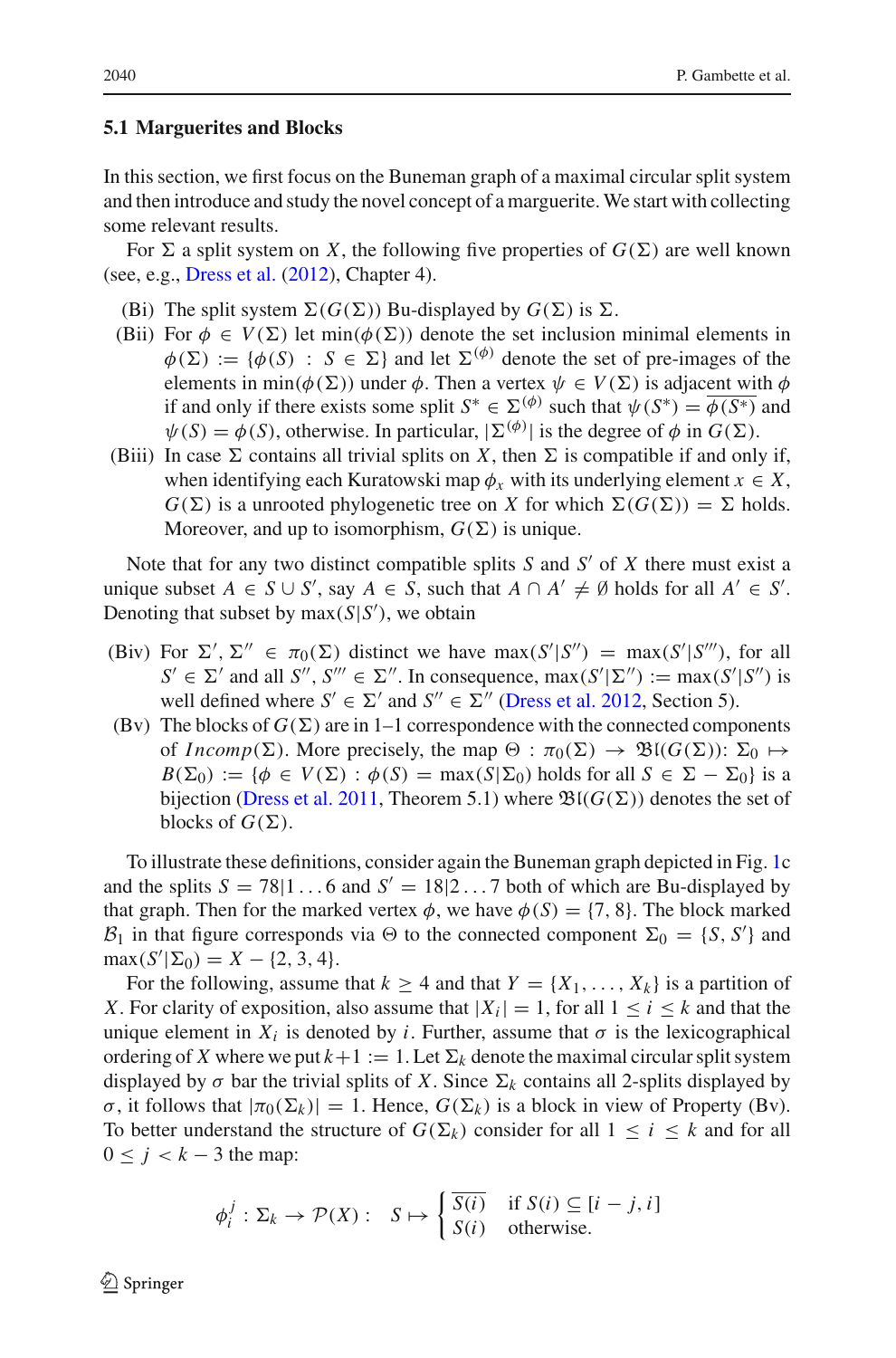For example, for  $k = 6$  and  $k = 8$  the map  $\phi_1^2$  is indicated by a vertex in Fig. [5a](#page-20-0), b, respectively.

To establish the next result, we associated with every element  $i \in X$  the split system  $\Sigma(i)^+ := \{ S \in \Sigma_k : S(i+1) = S(i) \neq S(i-1) \}.$  Then the partial ordering " $\preceq_i$ " defined, for all *S*,  $S' \in \Sigma_k$ , by putting  $S \leq i \ S'$  if  $|S(i)| \leq |S'(i)|$ , is clearly a total ordering of  $\Sigma(i)^+$  with minimal element  $S_i^+ = [i, i + 1]|X - [i, i + 1]$ 

<span id="page-19-0"></span>**Lemma 8** *For any*  $k \geq 4$  *the following statements hold:* 

- *(i)* For all  $i \in \{1, ..., k\}$  and all  $0 \leq j < k 3$  the map  $\phi_i^j$  is a vertex of  $G(\Sigma_k)$ ,  $\phi_i^{k-3} = \phi_{i+1}^0$  *holds, and*  $\Delta(\phi_i^j, \phi_i^{j+1}) = \{[i-j-1, i]|X - [i-j-1, i]\}$ *. In particular,*  $\{\phi_i^j, \phi_i^{j+1}\}$  *is an edge in*  $G(\Sigma_k)$ *.*
- *(ii)* For all  $i \in \{1, ..., k\}$  and all  $1 \leq j < k 3$ , the map

$$
\psi_i^j : \Sigma_k \to \mathcal{P}(X) : \quad S \mapsto \begin{cases} \overline{\phi_i^j(S)} & \text{if } S = S_i^+ \\ \phi_i^j(S) & \text{otherwise.} \end{cases}
$$

*is a vertex in*  $G(\Sigma_k)$  *that is adjacent with*  $\phi_i^j$ *. Moreover,*  $\psi_i^{k-3} = \psi_{i+1}^0$  *and*  $\{\psi_i^j, \psi_i^{j+1}\}\$ is an edge in  $G(\Sigma_k)$ .

*Proof* (i) Suppose  $i \in \{1, ..., k\}$  and  $0 \le j \le k - 3$ . To see that  $\phi_i^j \in V(\Sigma_k)$ , we distinguish between the cases that (a)  $j = 0$ , (b)  $j = k - 3$ , and (c)  $1 \le j \le k - 4$ . Let  $i \in \{1, ..., k\}.$ 

Assume first that (a) holds and let  $S \in \Sigma_k$ . Then  $\phi_i^0(S) = S(i)$  must hold since  $\Sigma_k$  does not contain trivial splits. Moreover,  $\phi_i^0(S) = \overline{S(i)}$  holds if and only if *S*(*i*) ⊆ {*i*} if and only if *S* is the trivial split *i*|*X* − *i*. Thus,  $\phi_i^0$  is a vertex in  $G(\Sigma_k)$ in this case.

Assume next that (b) holds. We claim that  $\phi_i^{k-3} = \phi_{i+1}^0$ . Assume again that  $S \in \Sigma_k$ . Observe that since  $i - (k-3) \equiv i + 3 \pmod{k}$  we have  $S(i) \subseteq \{i - (k-3), \ldots, i\}$ if and only if  $\{i + 1, i + 2\} \subseteq \overline{S(i)}$ . We distinguish between the cases that  $(\alpha)$  $S(i) = S(i + 1)$  and  $(\beta) S(i) \neq S(i + 1)$ .

Assume first that Case ( $\alpha$ ) holds, that is,  $S(i) = S(i+1)$ . Then  $\{i+1, i+2\} \nsubseteq \overline{S(i)}$ . Combined with the observation made at the beginning of the proof of this case, we obtain  $S(i) \nsubseteq \{i - (k-3), \ldots, i\}$  and, so,  $\phi_i^{k-3}(S) = S(i) = S(i+1) = \phi_{i+1}^0(S)$ . Next, assume that Case ( $\beta$ ) holds, that is,  $S(i) \neq S(i+1)$ . Then  $i+1 \in \overline{S(i)}$ . Since *S* cannot be a trivial split, it follows that  $i+2 \in \overline{S(i)}$  must hold too. Combined again with the observation made at the beginning of the proof of this case, it follows that *S*(*i*) ⊆ {*i* − (*k* − 3), . . . , *i*}. Thus,  $\phi_i^{k-3}(\overline{S}) = \overline{S(i)} = S(i + 1) = \phi_{i+1}^0(S)$  which completes the proof of the claim. In combination with Case  $(\alpha)$ ,  $\phi_i^{k-3} \in G(\Sigma_k)$ follows.

So assume that (c) holds. Combining (a) with Property (Bii) and the fact that  $\phi_i^0(S) = \phi_i^1(S)$  for all  $S \in \Sigma_k - \{S_i^+\}\$ and  $\phi_i^0(S_i^+) = \phi_i^1(S_i^+)$ , it follows that  $\phi_i^1$ is a vertex of  $G(\Sigma_k)$ . Similar arguments imply that if  $\phi_i^l$  is a vertex in  $G(\Sigma_k)$  then so is  $\phi_i^{l+1}$ . This concludes the proof of Case (c).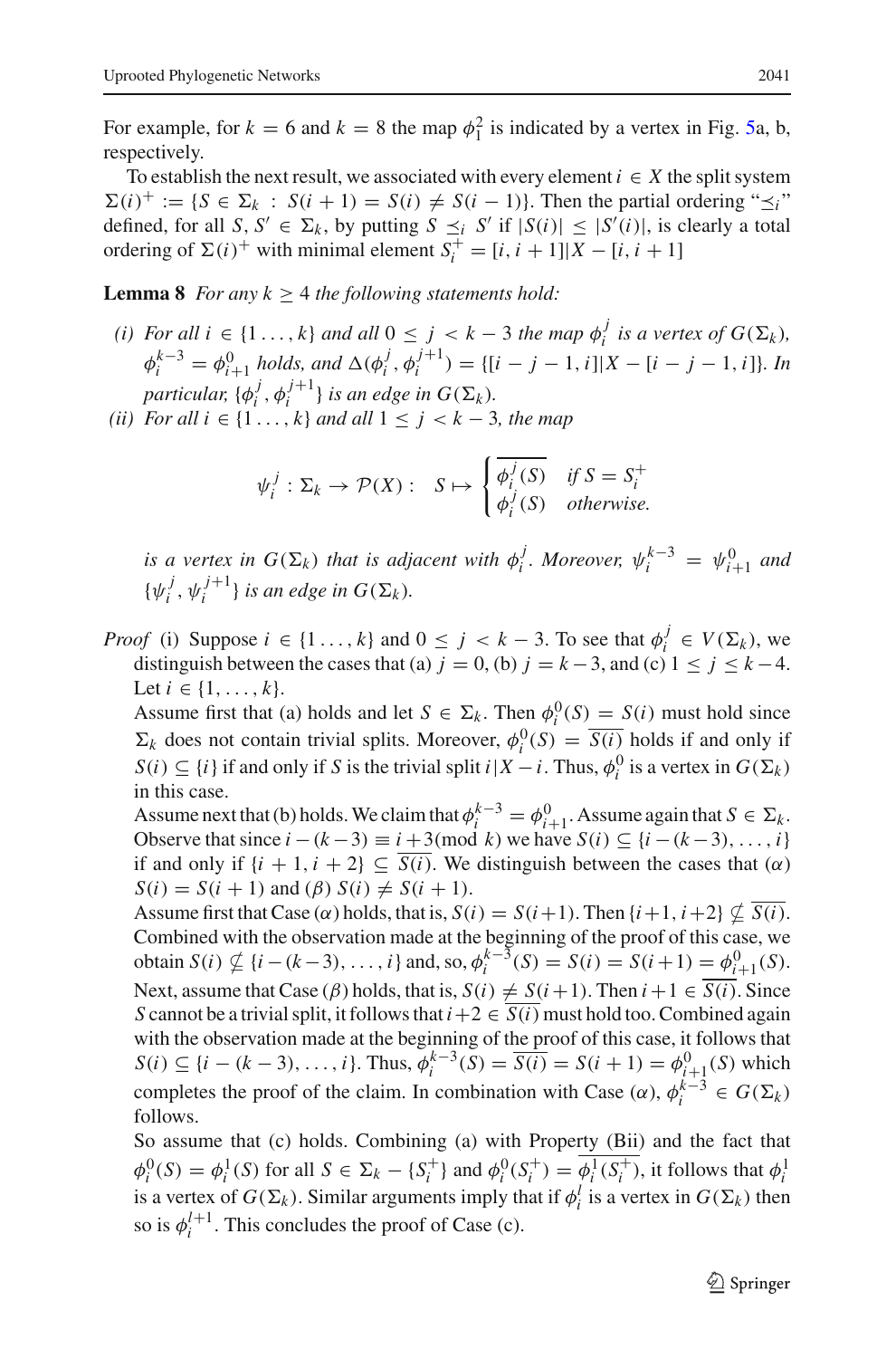

<span id="page-20-0"></span>**Fig. 5** For  $k = 6$ , we depict in **a** the Buneman graph  $G(\Sigma_6)$  in terms of *bold* and *dashed edges* and the associated 6-marguerite  $\overline{M}(\Sigma_6)$  in terms of *bold edges*. In addition, we indicated the vertex  $\phi_1^2$  of  $G(\Sigma_6)$ . We picture the 8-marguerite in **b** and indicate again the vertex  $\phi_1^2$ 

That  $\Delta(\phi_i^j, \phi_i^{j+1}) = \{ [i - j - 1, i] | X - [i - j - 1, i] \}$  holds for all  $i \in \{1 \dots, k\}$ and  $0 \le j \le k - 3$  is an immediate consequence of the construction.

(ii) Suppose  $i \in \{1 \ldots, k\}$  and  $1 \leq j < k - 3$ . Then  $\psi_i^j$  must be a vertex of  $G(\Sigma_k)$ that is adjacent with  $\phi_i^j$  in view of Property (Bii) as  $S_i^+ \in \Sigma^{\phi_i^j}$ . That  $\psi_i^1 = \psi_{i-1}^{k-3}$ holds is implied by the fact that the two splits in which  $\psi_i^{k-3}$  and  $\psi_{i+1}^1$  differ from  $\phi_{i+1}^0$  are incompatible. That  $\{\psi_i^j, \psi_i^{j+1}\}$  is an edge in  $G(\Sigma_k)$  follows from the fact that  $\{\phi_i^j, \phi_i^{j+1}\}\$ is an edge in  $G(\Sigma)$  $\Box$ 

Bearing in mind Lemma [8,](#page-19-0) we next associate with  $G(\Sigma_k)$  the *k*-marguerite  $M(\Sigma_k)$ on *X*, that is, the subgraph of  $G(\Sigma_k)$  induced by the set of maps  $\phi_i^j$  and  $\psi_i^l$  where  $1 \le i \le k, 0 \le j \le k-3$  and  $1 \le l \le k-3$ . We illustrate this definition for  $k = 6, 8$ in Fig. [5.](#page-20-0) Note that if *k* or *X* are of no relevance to the discussion then we shall simply refer to a *k*-marguerite on *X* as a *marguerite*.

Clearly,  $G(\Sigma_k)$  and  $M(\Sigma_k)$  coincide for  $k = 4, 5$ . To be able to shed light into the structure of *k*-marguerites for  $k \geq 6$ , we require some more terminology. Suppose  $k \geq 4$  and  $i \in \{0, \ldots, k\}$ . Then we call a vertex of  $M(\Sigma_k)$  of the from  $\phi_i^0$  an *external vertex.* Moreover, we call for all  $0 \leq j \leq k - 3$  an edge of  $M(\Sigma_k)$  of the form  $\{\phi_i^j, \phi_i^{j+1}\}\$ an *external edge*. Note that since  $M(\Sigma_k)$  is in particular a subgraph of the  $|\Sigma_k|$ -dimensional hypercube, any split in  $\Sigma_k$  not of the form *i*, *i* + 1|*X* − {*i*, *i* + 1} is Bu-displayed in terms of four parallel edges of  $M(\Sigma_k)$  exactly two of which are external.

#### **5.2 Gates**

In this section, we establish that any partially resolved 1-nested network *N* can be embedded into the Buneman graph associated with  $\Sigma(N)$ . This allows us to bring to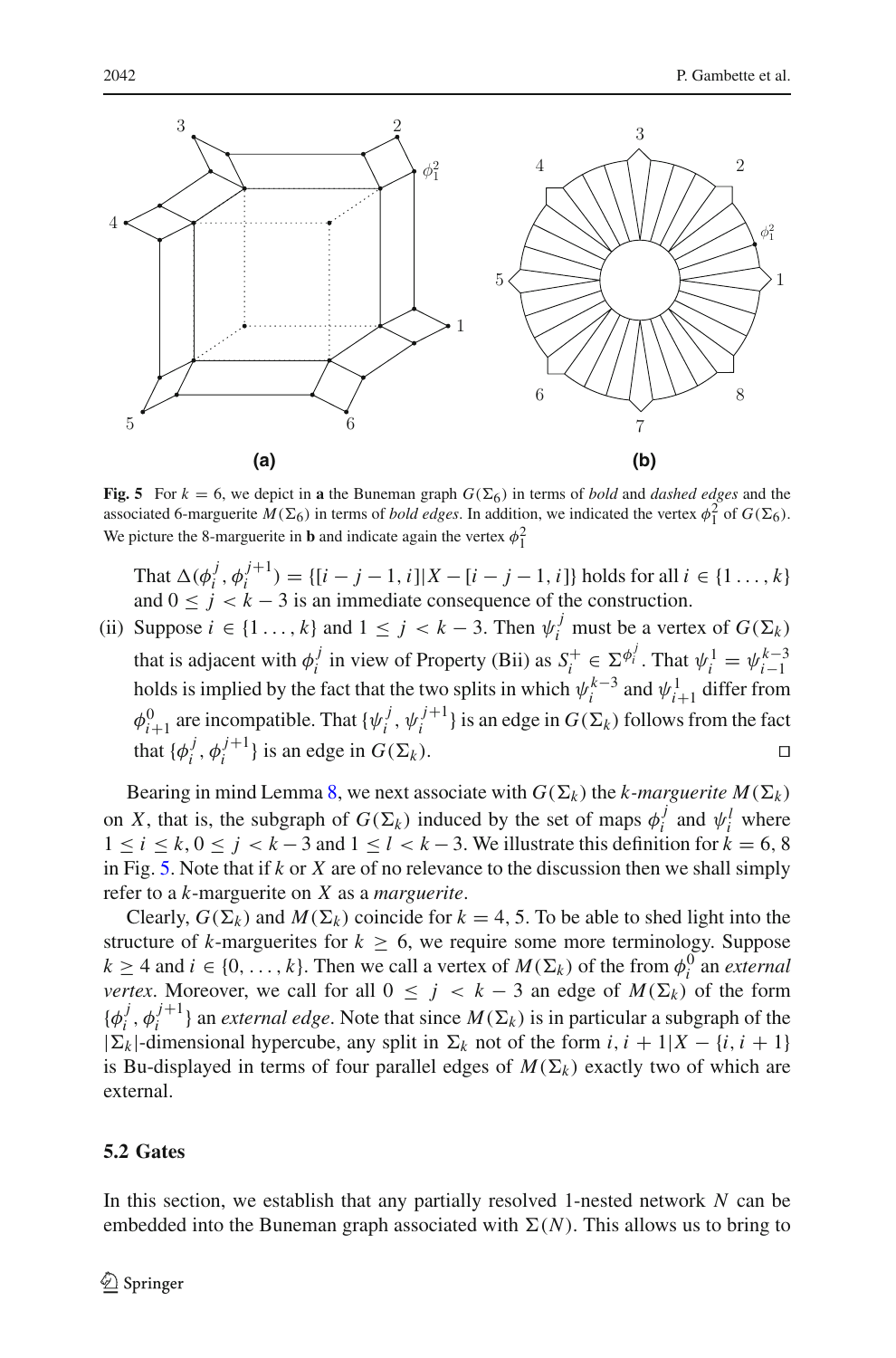bear to such networks a wealth of results for the Buneman graph. Of particular interest to us are gated subsets of  $V(\Sigma)$ . A subset  $Y \subseteq Z$  of a (proper) metric space  $(Z, D)$ is called a *gated* subset of *Z* if there exists for every  $z \in Z$  a (necessarily unique) element  $y_z \in Y$  such that  $D(y, z) = D(y, y_z) + D(y_z, z)$  holds for all  $y \in Y$ . We refer to  $y_7$  as the *gate* for *z* in *Y*.

We start with associating a metric space to the Buneman graph of a split system. Suppose  $\Sigma$  is a split system on *X* such that for all *x* and *y* in *X* distinct there exists some  $S \in \Sigma$  such that  $S(x) \neq S(y)$ . Then the map  $D : V(\Sigma) \times V(\Sigma) \to \mathbb{R}_{\geq 0}$ :  $(\phi, \phi') \mapsto |\Delta(\phi, \phi')|$  is a (proper) metric on  $V(\Sigma)$  (see, e.g., [Dress et al. 2012](#page-25-9), page 52) that is, *D* attains 0 only on the main diagonal, is symmetric, and satisfies the triangle inequality.

For  $\Sigma$  a split system on *X* and  $\Sigma' \in \pi_0(\Sigma)$ , the following two additional properties of the Buneman graph, from [Dress et al.](#page-25-8) [\(2011\)](#page-25-8), turn out to be useful.

(Bvi) The map

$$
V(\Sigma') \to V(\Sigma): \phi \mapsto (\tilde{\phi}: \Sigma \to \mathcal{P}(X): S \mapsto \begin{cases} \phi(S) & \text{if } S \in \Sigma', \\ \max(S|\Sigma') & \text{otherwise} \end{cases}
$$

is an isometry between  $G(\Sigma')$  and the block  $B(\Sigma')$  of  $G(\Sigma)$ . (Bvii) For every map  $\phi \in V(\Sigma)$ , the map  $\phi_{\Sigma'}$  given by

$$
\phi_{\Sigma'} : \Sigma(N) \to \mathcal{P}(X) : S \mapsto \begin{cases} \phi(S) & \text{if } S \in \Sigma' \\ \max(S|\Sigma') & \text{otherwise,} \end{cases}
$$

is the gate for  $\phi$  in  $B(\Sigma')$ . We denote by  $Gates(G(\Sigma))$  the set of all vertices  $\phi$  of  $G(\Sigma)$  for which there exists a block  $B \in \mathfrak{B}((G(\Sigma))$  such that  $\phi$  is the gate for some  $x \in X$  in *B*.

**Lemma 9** *Suppose N is a 1-nested network on X*. Then a block of  $G(\Sigma(N))$  is either *a cut edge or contains precisely one marguerite. Moreover, the gates of a marguerite*  $M$  *in*  $G(\Sigma(N))$  are the maps  $\phi$  where  $\phi$  is an external vertex of M.

*Proof* Suppose  $\Sigma' \in \pi_0(\Sigma(N))$ . Note that  $|\Sigma'| = 1$  if and only if  $B(\Sigma')$  is a cut edge of *G*( $\Sigma(N)$ ). So assume that  $|\Sigma'| \geq 2$ . Then *B*( $\Sigma'$ ) is a block of *G*( $\Sigma(N)$ ) and, so, there exists a unique cycle *C* of *N* of length  $k \geq 4$  such that  $\Sigma(C) = \Sigma'$ . Let *Y* denote the partition of *X* induced by deleting all edges of *C* and let  $\Sigma'_Y$  denote the split system on *Y* induced by  $\Sigma(C)$ . Then  $\Sigma'_{Y}$  is of the form  $\Sigma_{k}$ . Hence,  $G(\Sigma'_{Y})$  contains the *k*-marguerite  $M(\Sigma'_Y)$ . Combined with Property (Bvi), it follows that  $G(\Sigma(N))$ contains the marguerite  $M(\Sigma'_Y)$  (or, more precisely, the graph obtained by replacing for every external vertex  $\phi_i^0$ ,  $1 \le i \le k$ , the label  $Y_i \in Y$  by the elements in  $Y_i$ ).

To see the remainder of the lemma, suppose that *M* is a marguerite and assume that  $k \geq 4$  such that  $M = M(\Sigma_k)$ . Let  $Y = \{X_1, \ldots, X_k\}$  denote the partition of X induced by  $\Sigma_k$  and assume that  $x \in X$ . Then there must exist some  $i \in \{1, ..., k\}$ such that  $x \in X_i$ . Since  $\phi_i^0$  is clearly the map

$$
\phi_i^0: \Sigma_k \to \mathcal{P}(X): \quad S = A|B \mapsto \begin{cases} A & \text{if } X_i \subseteq A \\ B & \text{if } X_i \subseteq B, \end{cases}
$$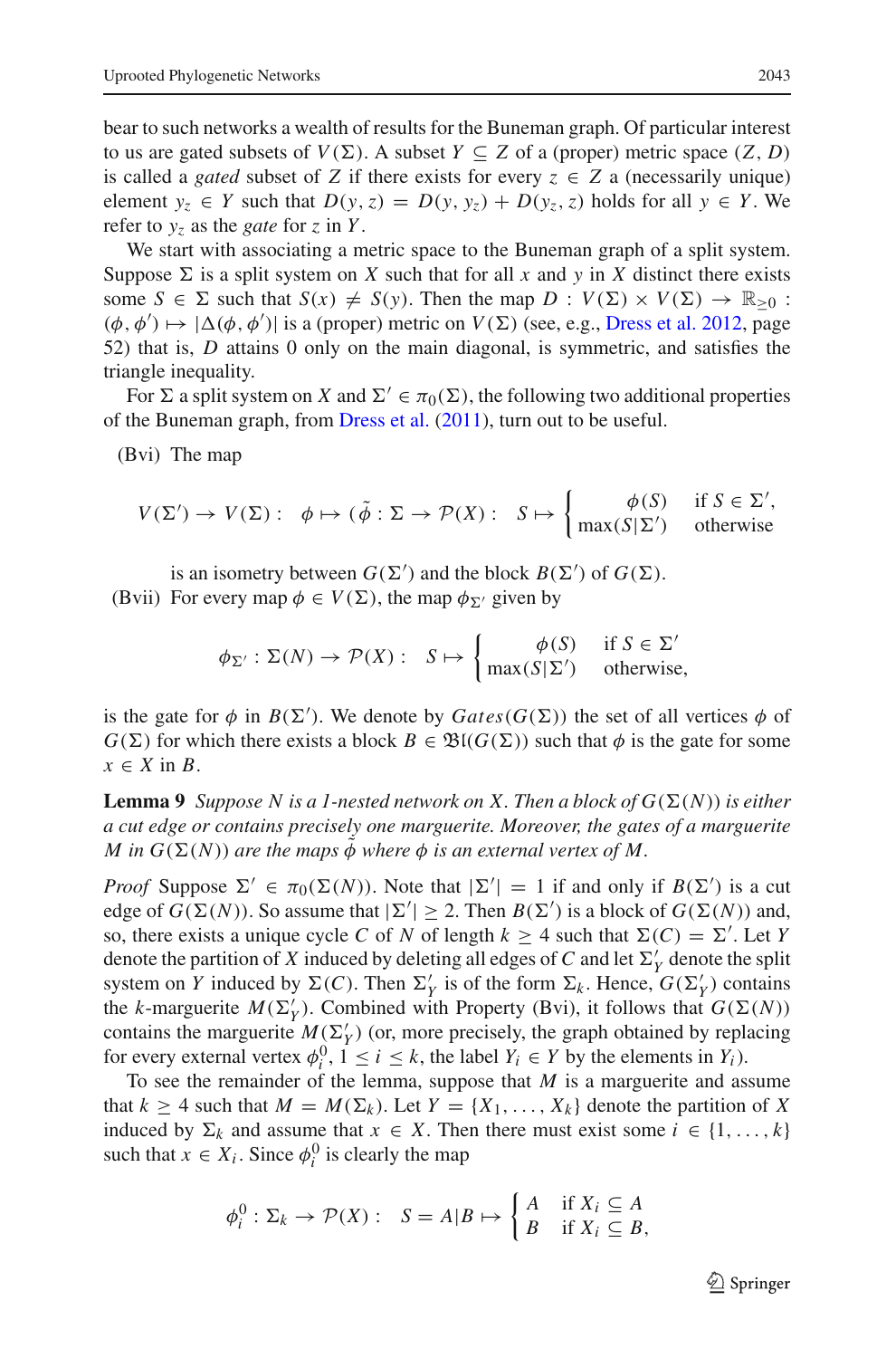Properties (Bvi) and (Bvii) imply that  $\phi_i^0$  is the gate for *x* in *M*.

To be able to establish that any 1-nested partially resolved network *N* can be embedded as a (not necessarily induced) subgraph into the Buneman graph  $G(\Sigma(N))$ associated with  $\Sigma(N)$ , we require again more terminology. Suppose N is a partially resolved 1-nested network and v is a non-leaf vertex of *N*. Then v is either incident with three or more cut edges of N, or there exists a cycle  $C_v$  of N that contains v in its vertex set. In the former case, we choose one of them and denote it by *e*v. In addition, we denote by  $x_v \in X$  an element such that  $e_v$  is not contained in any path in N from  $x_v$  to v. In the latter case, we define  $x_v$  to be an element in *X* such that no edge of  $C_v$ is contained in any path in  $N$  from  $v$  to  $x_v$ .

<span id="page-22-0"></span>**Theorem 4** *Suppose N is a 1-nested partially resolved network on X. Then the map*  $\xi : V(N) - X \rightarrow Gates(G(\Sigma(N)))$  *defined by mapping every non-leaf vertex*  $v \in$ *V*(*N*) *to the map*

$$
\xi(v) : \Sigma(N) \to \mathcal{P}(X) : S \mapsto \begin{cases} \max(S|\Sigma^*) & \text{if } S \in \Sigma(N) - \Sigma^* \\ S(x_v) & \text{else} \end{cases}
$$

is a bijection between the set of non-leaf vertices of N and the gates of  $G(\Sigma(N))$  where  $\Sigma^* = \{S_{e_v}\}\$ if v is contained in three or more cut edges of N and  $\Sigma^* = \Sigma(C_v)^-$  else. In *particular,* ξ *induces an embedding of N into G*(-(*N*)) *by mapping each leaf x of N to*  $t$ he leaf  $\phi_x$  of  $G(\Sigma(N))$  and replacing for any two adjacent vertices  $v$  and  $w$  of a cycle *C* of *N* of length *k* the edge {v, w} by the path  $\phi_i^0 := \xi(v), \phi_i^1, \ldots, \phi_i^{k-3} := \xi(w)$ .

*Proof* Suppose *N* is a 1-nested network and put  $\Sigma = \Sigma(N)$ . To see that  $\xi$  is well defined suppose  $v \in V(N) - X$ . Then v is either contained in three or more cut edges of  $N$  or  $v$  is a vertex of some cycle  $C$  of  $N$ . In the former case, we obtain  ${S_{e_v}}$  ∈  $\pi_0(\Sigma(N))$ , and in the later, we have  $C = C_v$  and  $\Sigma(C_v)^- \in \pi_0(\Sigma)$ . In either case, the definition of the element  $x<sub>v</sub>$  combined with Property (Bvii) implies  $\xi(v) \in Gates(G(\Sigma)).$ 

To see that  $\xi$  is injective suppose v and w are two non-leaf vertices of N such that  $\xi(v) = \xi(w)$ . Assume for contradiction that  $v \neq w$ . It suffices to distinguish between the cases that (i)  $\nu$  and  $\nu$  are contained in the same cycle and that (ii) there exists a cut edge  $e'$  on any path from  $v$  to  $w$ .

To see that (i) cannot hold, suppose that v and w are vertices on a cycle*C* of *N*. Then,  $S(x_v) = \max(S|\Sigma(C)^{-}) = S(x_w)$  must hold for the m-split *S* obtained by deleting the two edges of  $C$  adjacent to  $v$  which is impossible. Thus (ii) must hold. Hence, there must exist a cut edge  $e'$  on the path from v to w. Then  $\xi(v)(S_{e'}) \neq \xi(w)(S_{e'})$ follows which is again impossible. Thus,  $\xi$  must be injective.

To see that  $\xi$  is surjective suppose  $g \in Gates(G(\Sigma))$ . Then there exists some *x<sub>g</sub>* ∈ *X* and some block *B* ∈  $\mathfrak{B}$ I( $G(\Sigma)$ ) such that *g* is the gate for *x<sub>g</sub>* in *B*. Let  $\Sigma_B \in \pi_0(\Sigma(N))$  denote the connected component that, in view of Property (Bv), is in one-to-one correspondence with *B*. If there exists a cycle *C* of *N* such that  $\Sigma(C)^{-} = \Sigma_B$ , then let  $v_g$  be a vertex of *N* such that no edge on any path from  $v_g$  to  $x_g$  crosses an edge of *C*. Then, by construction,  $\xi(v_g) = g$ . Similar arguments show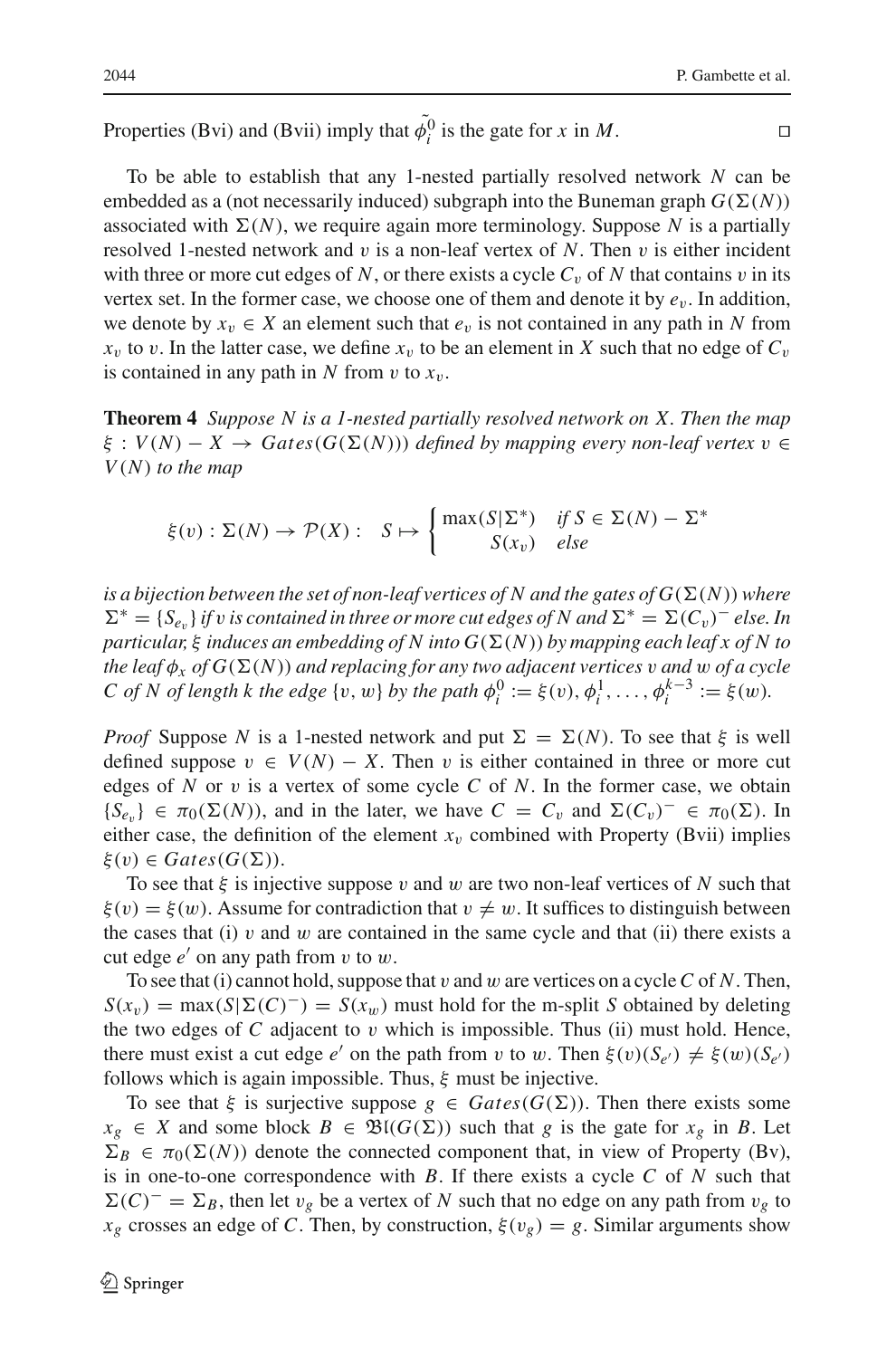that  $\xi(v_g) = g$  must hold if  $\Sigma_B$  contains precisely one split and thus corresponds to a cut edge of *N*. Hence,  $\xi$  is also surjective and thus bijective.

The remainder of the theorem is straightforward.

Theorem [4](#page-22-0) implies that by carrying out the two steps (Ci) and (Cii) stated in Corol-lary [3](#page-23-1) any 1-nested partially resolved network  $N$  induces a 1-nested network  $N(\Sigma(N))$ such that the split system  $\Sigma(N(\Sigma(N)))$  induced by  $N(\Sigma(N))$  is the split system  $\Sigma(N)$ induced by *N*.

<span id="page-23-1"></span>**Corollary 3** Let  $\Sigma$  be a split system on X for which there exists a 1-nested network  $N$  such that  $\Sigma = \Sigma(N)$ . Then  $N(\Sigma)$  can be obtained from  $G(\Sigma)$  by carrying out the *following steps:*

- (Ci) *For all*  $x \in X$ *, replace each leaf*  $\phi_x$  *of*  $G(\Sigma)$  *by x, and*
- (Cii) *For all blocks B of*  $G(\Sigma)$  *that contain a k-marguerite M for some k*  $\geq$  4*, first add the edges*  $\{\phi_i^0, \phi_{i+1}^0\}$  *for all i* ∈ {1, ..., *k*} *where k* + 1 := 1 *and then delete all edges and all vertices of B not of the form*  $\phi_i^0$  *for some*  $1 \leq i \leq k$ .

We next show that even if the circular split system under consideration does not satisfy the assumptions of Corollary [3,](#page-23-1) steps (Ci) and (Cii) still give rise to a, in a well-defined sense, optimal 1-nested network.

<span id="page-23-0"></span>**Theorem 5** Let  $\Sigma$  be a circular split system on X that contains all trivial splits on X. *Then*  $N := N(\Sigma)$  *is a 1-nested network such that:* 

- $(i) \Sigma \subseteq \Sigma(N)$ ,
- $(iii)$   $|\Sigma(N)|$  *is minimal among the 1-nested network satisfying* (i),
- *(iii) A vertex* v *of a cycle C of N is partially resolved if and only if the splits displayed by the edges of C incident with v belong to*  $\Sigma$ *.*

*Moreover, N is unique up to isomorphism and partial resolution.*

*Proof* (i) and (ii): Suppose for contradiction that there exists a 1-nested network *N* such that  $\Sigma \subseteq \Sigma(N')$  and  $|\Sigma(N')| < |\Sigma(N(\Sigma))|$ . Without loss of generality, we may assume that *N*<sup> $\prime$ </sup> is such that  $|\Sigma(N')|$  is as small as possible. Moreover, we may assume without loss of generality that  $N'$  and  $N(\Sigma)$  are both maximal partially resolved. To obtain the required contradiction, we employ Corollary [2](#page-17-0) to establish that  $N'$  and  $N(\Sigma)$  are isomorphic.

Since  $\Sigma \subseteq \mathcal{I}(\Sigma)$  it is clear that  $\mathcal{I}(\Sigma)$  contains all trivial splits of *X*. Furthermore, since  $\Sigma$  is circular, Corollary [1\(](#page-8-1)i) implies that  $\mathcal{I}(\Sigma)$  is circular. Since  $\mathcal{I}(\Sigma)$  is clearly *I*-intersection closed and, by Property (Bi),  $\mathcal{I}(\Sigma)$  is the split system Bu-displayed by  $G(\mathcal{I}(\Sigma))$  it follows that  $\mathcal{I}(\Sigma)$  comprises all splits displayed by  $N(\mathcal{I}(\Sigma))$ . Hence, by Corollary [2,](#page-17-0) up to isomorphism and partial resolution,  $N(\mathcal{I}(\Sigma))$  is the unique 1-nested network for which the displayed split system is  $\mathcal{I}(\Sigma)$ .

We claim that  $\mathcal{I}(\Sigma) = \Sigma(N')$  holds too. By Corollary [1\(](#page-8-1)iii), we have  $\mathcal{I}(\Sigma) \subseteq$  $\Sigma(N')$ . To see the converse set inclusion assume that  $S \in \mathcal{I}(\Sigma)$ . Then *S* is either induced by (a) a cut edge of  $N'$  or (b) *S* is not an m-split and there exists a cycle *C* of  $N'$ that displays *S*. In case of (a) holding,  $S \in \Sigma$  follows by the minimality of  $|\Sigma(N')|$ . So assume that (b) holds. Then there must exist some connected component  $\Sigma_C \in \pi_0(\Sigma)$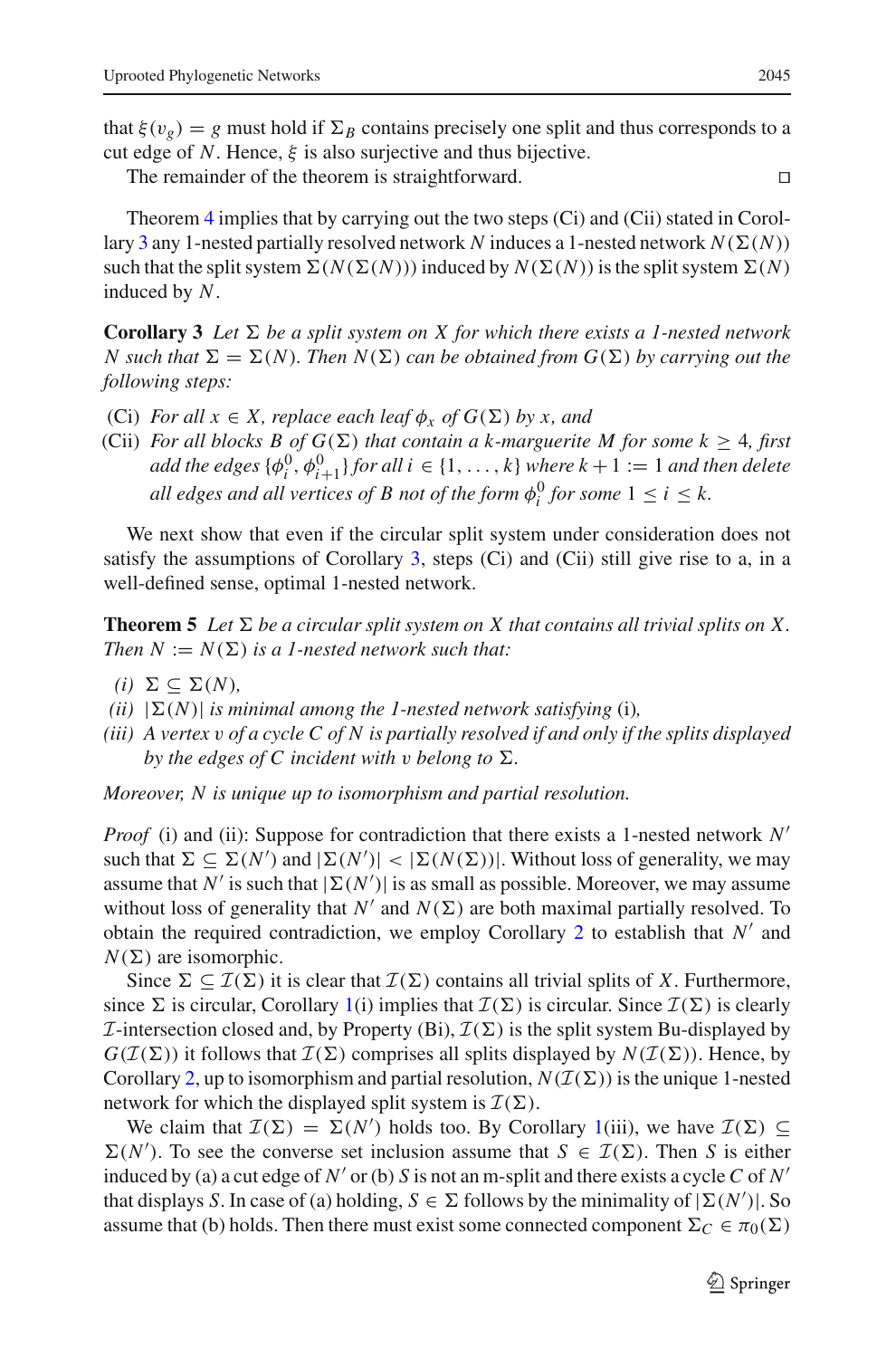that displays *S*. Hence, by Property (Bv), there exists some block  $B_C \in \mathfrak{B}(\Sigma)$  such that the split system Bu-displayed by  $B_C$  is  $\Sigma_C$ . Hence,  $\Sigma_C$  is also displayed by  $N(\Sigma)$ . Since, as observed above,  $\Sigma(N(\Sigma)) = \mathcal{I}(\Sigma)$  we also have  $\Sigma(N') \subseteq \mathcal{I}(\Sigma)$  the claim follows.

(iii) Suppose C is a cycle of N and v is a vertex of C. Assume first that v is partially resolved. Then there exists a cut edge *e* of *N* that is incident with v. Note that the split  $S_e$  displayed by *e* is also displayed by the two edges of *C* incident with v. In view of Property (Bi) and, implied by (Ci) and (Cii), that the cut edges of *N* are in 1–1 correspondence with the cut edges of  $G(\Sigma)$ , we obtain  $S_e \in \Sigma$ .

To see the converse assume that  $e_1$  and  $e_2$  are the two edges of C incident with v such that the split *S* displayed by  $\{e_1, e_2\}$  is contained in  $\Sigma$ . Then *S* is compatible with all splits in  $\Sigma - \{S\}$ . By Property (Bv), it follows that there exists a cut edge *e* in  $G(\Sigma)$  such that  $S_e = S$ . Combined with (Ci) and (Cii), it follows that v is partially  $\Box$ resolved.

#### <span id="page-24-0"></span>**6 Conclusion**

Despite many years of research into rooted phylogenetic networks, our understanding of their combinatorial properties is still relatively poor limiting our ability to apply them within a biological context. To help make headway, uprooted versions of such networks have recently also been studied in the literature as they retain some of the biologically interesting properties of their rooted cousins. Here we call these types of networks uprooted phylogenetic networks and study them in terms of the split system they induce. Although our results are encouraging involving optimality results and a number of non-trivial characterizations, numerous questions that might be of interest have remained unanswered. For example, regarding Corollary [2,](#page-17-0) what is the minimal size of  $\Sigma$  that allows one to, in our sense, uniquely recover  $\Sigma(N)$ ? Also, is it possible to characterize split systems induced by more complex uprooted networks such as level-2 networks (i.e., networks obtained from level-1 networks by adding a cord to a cycle)?

Given that, from a combinatorial point of view, rooted phylogenetic networks are far less well understood than their unrooted counterparts, it might be interesting to investigate if uprooted networks could serve as some kind of intermediate structure to help bring to bear on them the rich body of literature for unrooted phylogenetic networks. For example, a number of reconstruction algorithms for rooted level-1 networks try to infer them from a collection of rooted binary phylogenetic trees on three leaves [\(Huson et al. 2010\)](#page-25-1). Such trees are generally referred to as triplets, and in real biological studies, it is generally too much to hope for that a set of triplets contains *all* triplets induced by the (unknown) underlying network (see, e.g., [Gambette et al](#page-25-18) [2017](#page-25-18) for more on this). One way to overcome this problem is to employ triplet inference rules. Such rules are well known for rooted phylogenetic trees but are missing even for general rooted phylogenetic networks. The question therefore becomes if the work presented here combined with results on closures obtained in, for example, [Gruenewald and Huber](#page-25-19) [\(2008\)](#page-25-19) for unrooted phylogenetic networks might provide a starting point for developing such rules.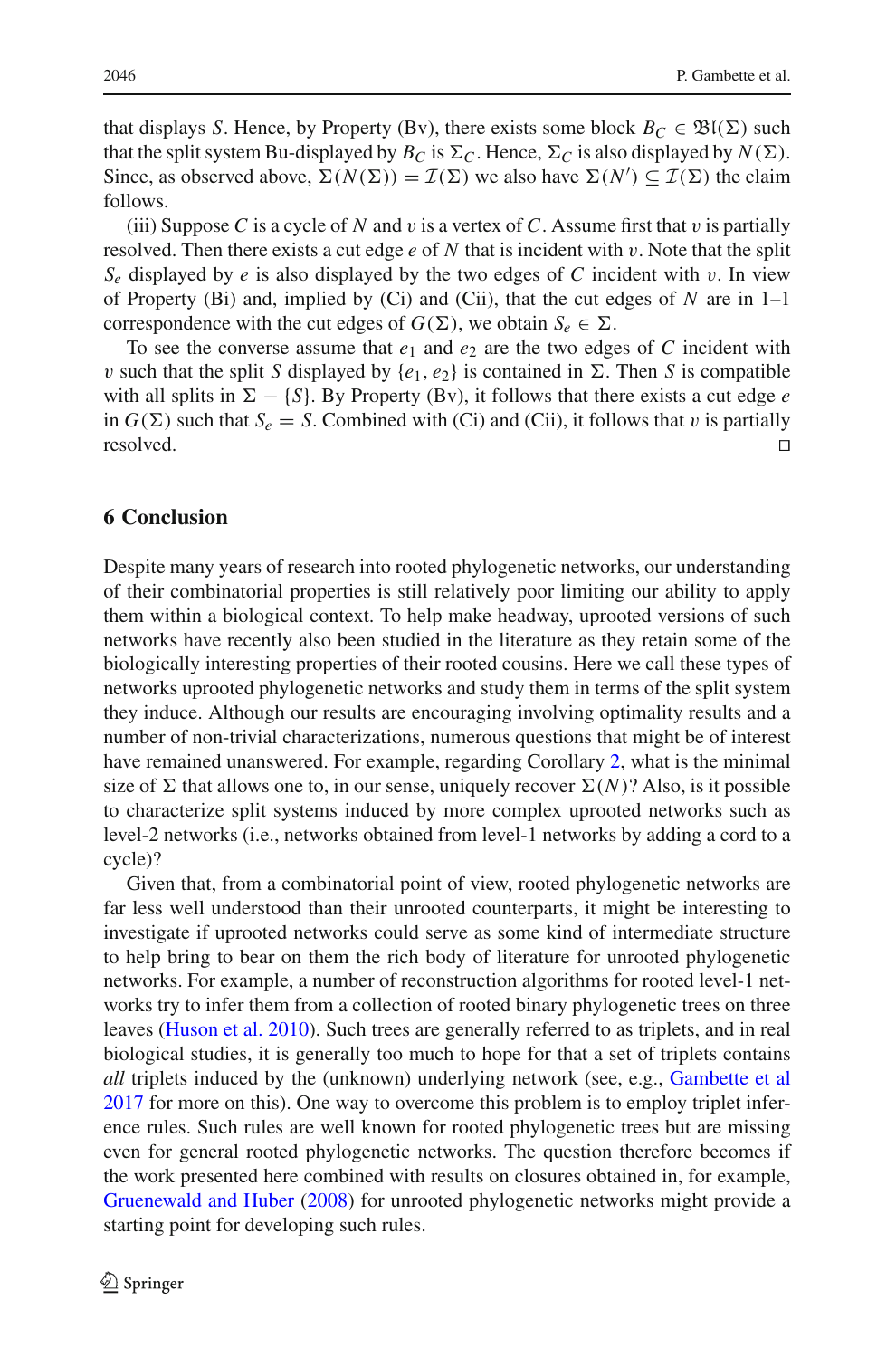Finally, it is straightforward to check that rooted 1-nested networks are special cases of stable networks (see [Gambette and Huber 2012](#page-25-2) for the special case that the network is level-1) introduced in [Huber et al.](#page-25-20) [\(2016\)](#page-25-20) and that the later were linked with the gene tree and a species tree reconciliation problem in [Huber et al.](#page-25-20) [\(2016](#page-25-20)), it might be interesting to explore if our arguments also help shed new light into that problem.

**Acknowledgements** The authors would like to thank the referees for their constructive comments on an earlier version of the paper. KTH and PG thank the London Mathematical Society for supporting a visit of KTH to PG where some of the ideas for the paper were conceived. Also KTH and GES would like to thank the Royal Society and Blerina Sinaimeri for interesting discussions on the topic.

**Open Access** This article is distributed under the terms of the Creative Commons Attribution 4.0 International License [\(http://creativecommons.org/licenses/by/4.0/\)](http://creativecommons.org/licenses/by/4.0/), which permits unrestricted use, distribution, and reproduction in any medium, provided you give appropriate credit to the original author(s) and the source, provide a link to the Creative Commons license, and indicate if changes were made.

### **References**

<span id="page-25-14"></span>Bandelt HJ (1984) Retracts of hypercubes. J Graph Theory 8:501510

- <span id="page-25-13"></span>Bandelt HJ, Chepoi V (1996) Graphs of acyclic cubical complexes. Eur J Combin 17:113120
- <span id="page-25-12"></span>Bandelt HJ, Hedliková J (1983) Median algebras. Discrete Math 55:130
- <span id="page-25-10"></span>Barthelemy JP (1989) From copair hypergraphs to median graphs with latent vertices. Discrete Math 76:928 Barthelemy JP (1991) Trees and proximity representations. Wiley, Chichester
- <span id="page-25-17"></span><span id="page-25-11"></span>Brandes U, Cornelsen S (2010) Phylogenetic graph models beyond trees. Discrete Appl Math 157(10):23612369
- <span id="page-25-7"></span>Dinitz Y, Nutov Z (1997) Cactus tree type models for families of bisections of a set (manuscript)
- <span id="page-25-15"></span>Dress A, Huber KT, Moulton V (2002) An explicit computation of the injective hull of certain finite metric spaces in terms of their associated Buneman complex. Adv Math 168(1):1–28
- <span id="page-25-9"></span>Dress AW, Huber KT, Koolen J, Moulton V (2011) Blocks and cut vertices of the Buneman graph. Siam J Discrete Math 25(4):1902–1919
- <span id="page-25-8"></span>Dress A, Huber KT, Koolen J, Moulton V, Spillner A (2012) Basic Phylogenetic Combin. Cambridge University Press, Cambridge
- <span id="page-25-4"></span>Francis A, Huber K T, Moulton V, Wu T (2017) Bounds for phylogenetic network space metrics. [arXiv:1702.05609](http://arxiv.org/abs/1702.05609)
- <span id="page-25-6"></span>Gambette P, Huber KT (2012) On encodings of phylogenetic networks of bounded level. J Math Biol 61(1):157–180
- <span id="page-25-2"></span>Gambette P, Berry V, Paul C (2012) Quartets and unrooted phylogenetic networks. J Bioinform Comput Biol 10(4):1250004. doi[:10.1142/S0219720012500047](http://dx.doi.org/10.1142/S0219720012500047)
- <span id="page-25-18"></span>Gambette P, Huber KT, Kelk S (2017) On the challenge of reconstructing level-1 phylogenetic networks from triplets and clusters. J Math Biol 74(7):1729–1751
- <span id="page-25-19"></span>Gruenewald S, Huber KT,Wu Q (2008) Two new closure rules for constructing phylogenetic super-networks. Bullet Math Biol 70(7):1906–1924
- <span id="page-25-0"></span>Gusfield D (2014) ReCombinatorics: the algorithms of ancestral recombination and explicit phylogenetic networks. MIT Press, Cambridge
- <span id="page-25-5"></span>Huber KT, Moulton V (2013) Encoding and constructing 1-nested phylogenetic networks with trinets. Algorithmica 66(3):714–738
- <span id="page-25-3"></span>Huber KT, Linz S, Moulton V, Wu T (2015) Spaces of phylogenetic networks from generalized nearestneighbor interchange operations. J Math Biol 1–27
- <span id="page-25-20"></span>Huber KT, Moulton V, Steel M, Wu T (2016) Folding and unfolding phylogenetic trees and networks. J Math Biol 73(6):1761–1780
- <span id="page-25-1"></span>Huson D, Rupp R, Scornavacca C (2010) Phylogenetic networks. Cambridge University Press, Cambridge
- <span id="page-25-16"></span>Klavzar S, Mulder HM (1999) Median graphs: characterizations, location theory and related structures. J Combin Math Combin Comput 33:103127